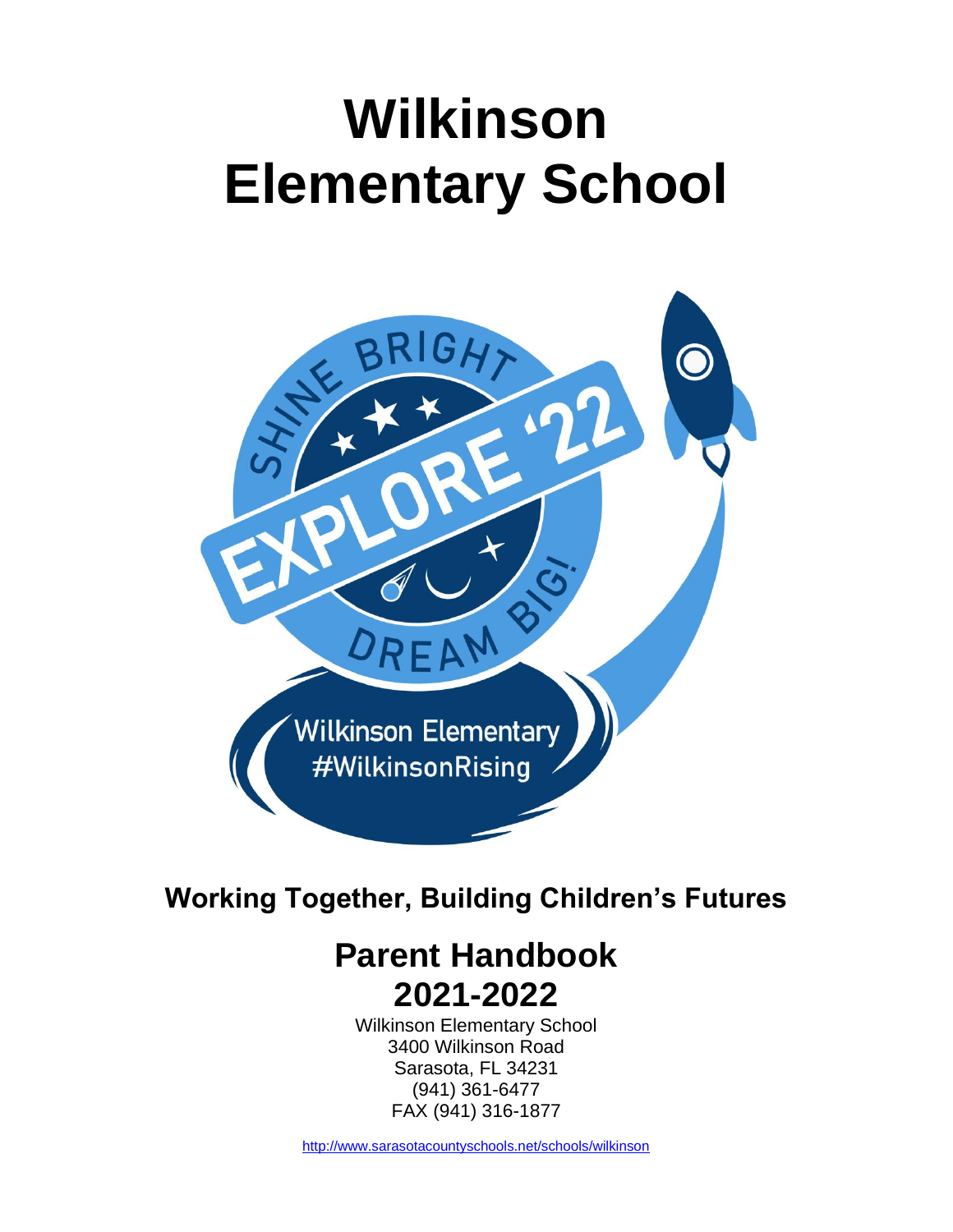### Table of Contents

| 2  |
|----|
| 5  |
| 5  |
| 5  |
| 6  |
| 8  |
| 9  |
| 9  |
| 9  |
| 10 |
| 10 |
| 11 |
| 12 |
| 12 |
| 12 |
| 12 |
| 13 |
| 13 |
| 14 |
| 14 |
| 14 |
| 15 |
| 15 |
| 15 |
| 16 |
| 16 |
| 17 |
| 17 |
| 17 |
| 18 |
| 18 |
| 18 |
| 19 |
| 19 |
| 19 |
| 19 |
| 19 |
| 19 |
| 20 |
| 20 |
| 21 |
| 21 |
| 22 |
| 22 |
| 22 |
| 22 |
| 23 |
| 23 |
| 23 |
| 23 |
| 24 |
| 25 |
| 25 |
| 26 |
| 26 |
| 26 |
| 26 |
| 26 |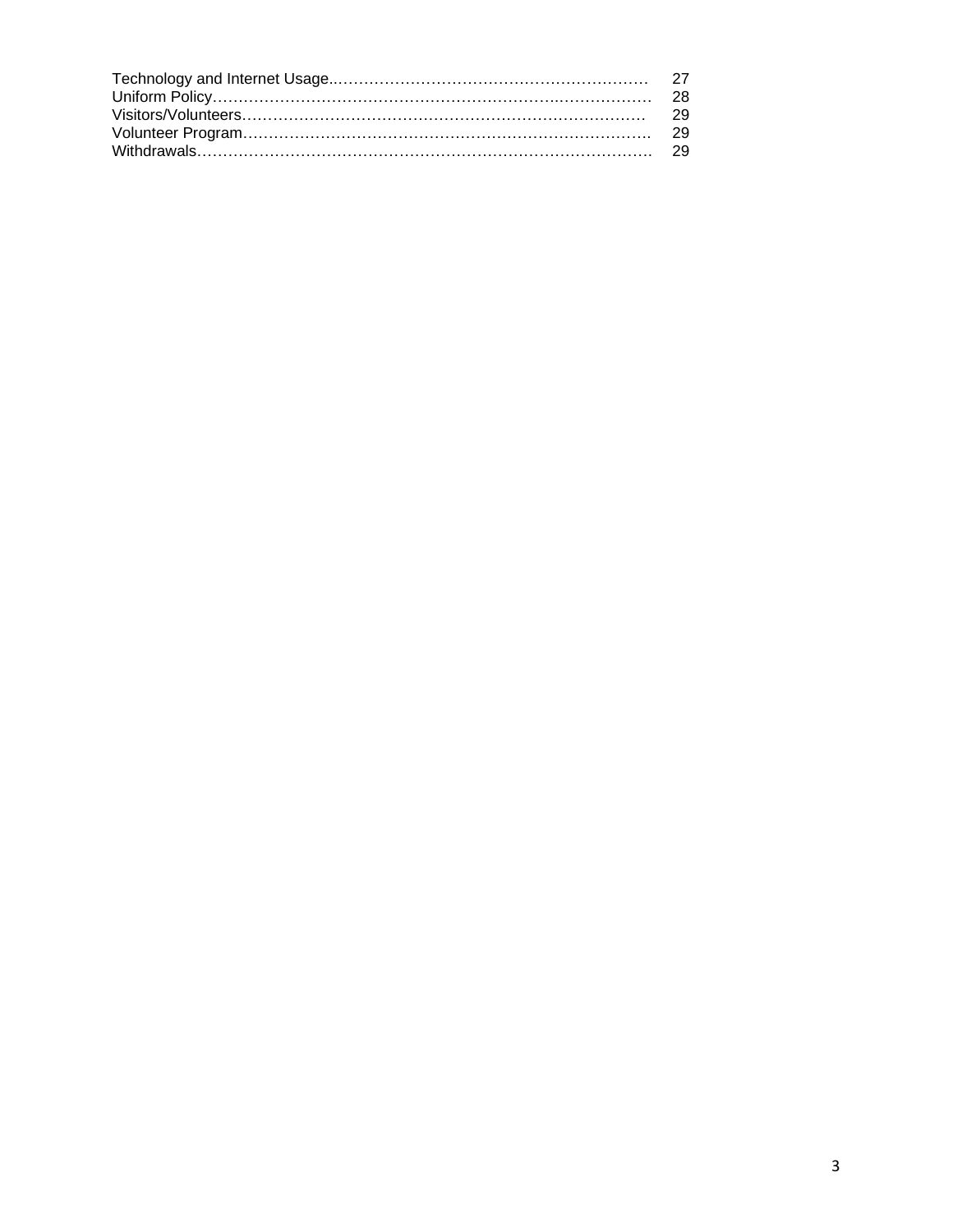# Wilkinson Car Loop – Drop Off/Pick Up Area

### NO CELL Phone use in Car Loop

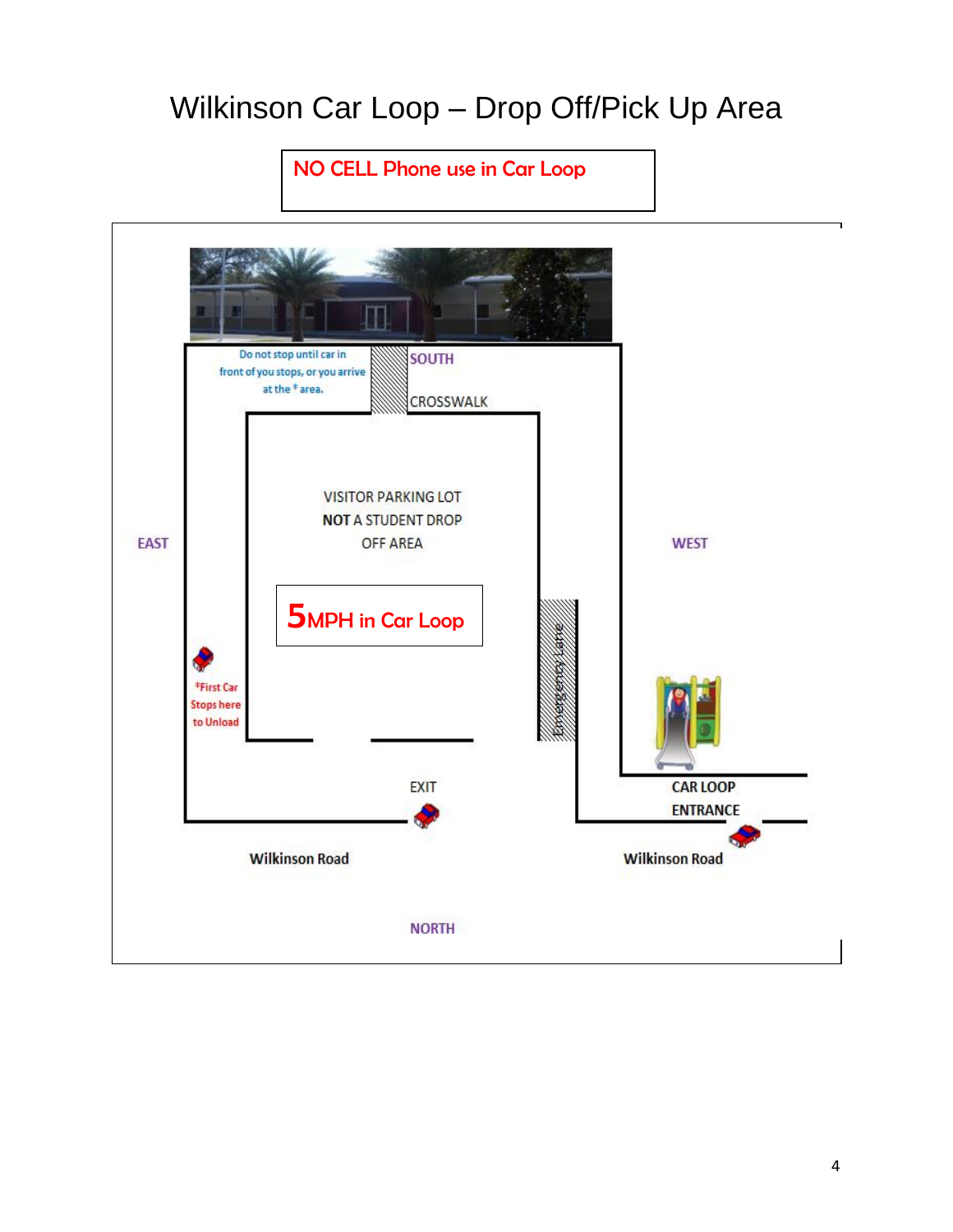5

### **AFTERSCHOOL CHILD CARE PROGRAM—Wildcat TIME**

Wilkinson offers the Wildcat TIME Afterschool Child Care Program for working parents of students registered at Wilkinson. The program is available every day that school is in session from dismissal time at 3:00 P.M. to 5:30 P.M. The Afterschool Care Program includes a nutritious daily snack, homework assistance, and activity choices such as arts and crafts, sports, and quiet games. (Note: Before School Care is also available beginning at 7:00 A.M.) For more information, please contact the After-School Child Care Program at 941-587-7765

#### **ANIMALS IN THE CLASSROOM**

Sarasota County School Board Guidelines require that the Principal must receive written information when exposure to animals will occur in the school or classroom. The Principal has the option to limit or reject the housing or visit of an animal in a classroom or the school. Parents have the option to limit their child's participation and inform the teacher. The "Guidelines for Visiting/Resident Animals in the Classroom" is available upon request.

#### **ARRIVAL PROCEDURES**

We are committed to helping parents/guardians drop off and pick up their children in a safe and orderly manner. The safety of our children, staff, and families are our primary concern. We need your support, patience, and cooperation in maintaining a safe environment for our school community.

\*\*The first week of school ONLY, parent/guardians will be permitted to walk their child to class however ALL visitors MUST enter through the front doors show their ID and receive a sticker allowing them entry. Visitors MUST exit the building by the 8:15 bell.

**\*\*Starting the second week, parents/guardians should drop all K-5 students off in the car line or at the Walkers Gate ONLY. Students will wait in the cafeteria and be escorted by an adult and/or a Safety Patrol to their classroom.** 

**\*\*Parents will not be permitted in the cafeteria in the morning with students.** 

**\*\*Parents of Pre-K children will be met in the car loop (after week 1) and an aide will escort them to the PK waiting area.** 

#### **BEFORE SCHOOL CARE**

The cafeteria is opened at 7:00am for before school care. The fee is \$4/day and payable at the time of service. Students can be dropped off at the Cafeteria Gate.



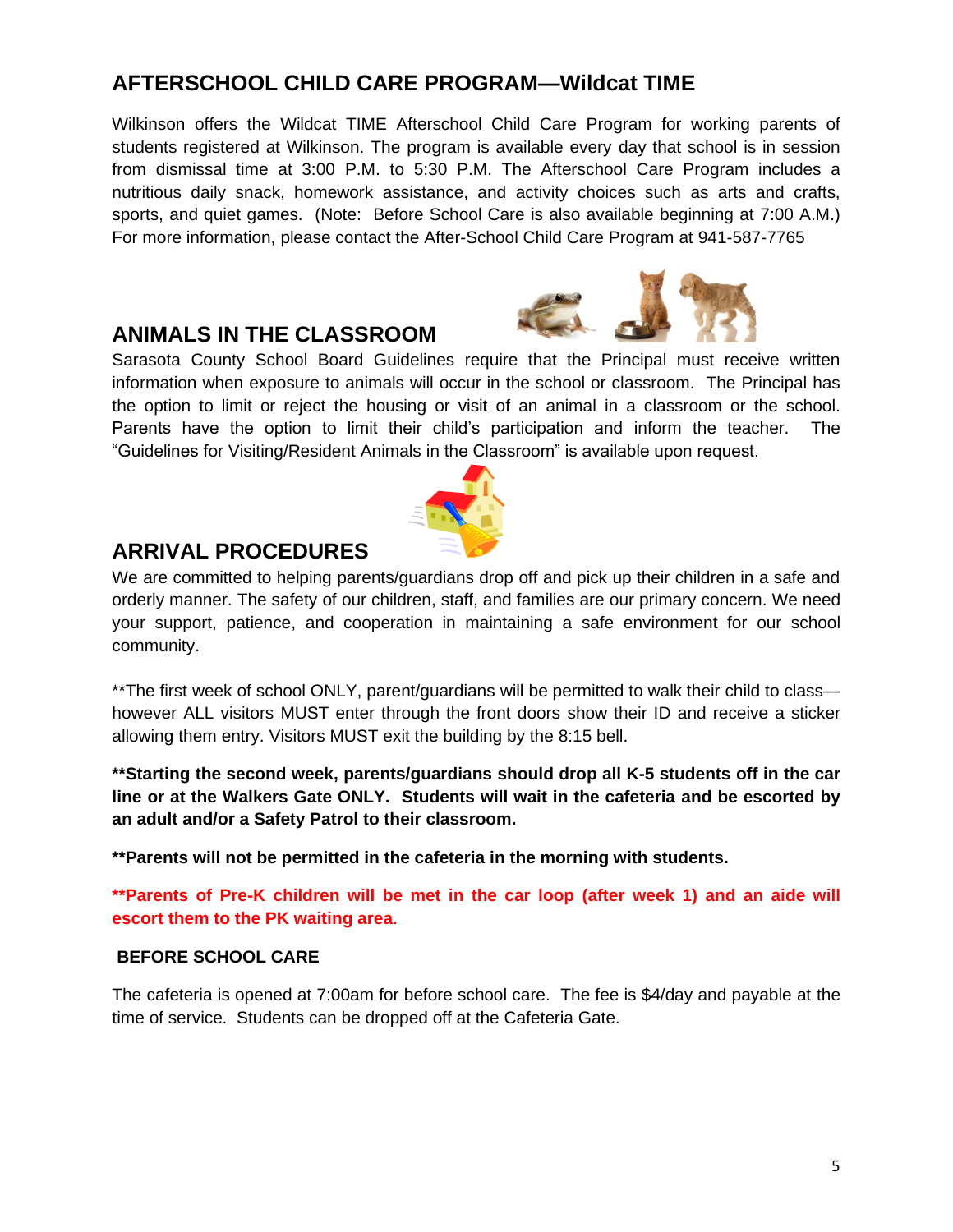#### **ARRIVAL PROCEDURES AFTER WEEK 1**

Student supervision begins at 7:45am. Between 7:45 and 8:05, students must enter through the Main Office, the Walkers Gate or the Car Loop where they will be allowed entry by a staff member. Students will then go to the cafeteria or Media Center and remain there until the 8:05 bell. Students who eat breakfast at school will be able to go to breakfast carts at 8:00 and take their breakfast to the classroom. **During the pandemic, no adults are permitted to walk students on campus after week one.** For safety of all students and staff, students should be dropped off in the car line or at the Walker's Gate only.

#### **WALKERS/BIKE RIDERS**

Bike riders should walk their bikes to the bike rack. PLEASE ensure your child brings a bike lock as the school is *not* responsible for stolen, damaged, or missing items. State law requires all students riding a bike to wear a helmet. Students who arrive between 7:45 and 8:05 must enter the school through the cafeteria gate and wait in the cafeteria. At 8:05 students will go directly to classrooms.

#### **BUS RIDERS**

All bus riders arriving before 8:05 will go directly to the cafeteria or Media Center. Students will then walk with grade levels to their classrooms after the 8:05 bell.

#### **CAR RIDERS**

Students who are car riders will go to the cafeteria or Media Center between 7:45 and 8:05. At 8:05 students may begin going to their own classrooms. Students arriving after 8:15 will enter through the front office.

**Any student who arrives at school after 8:15 a.m. is tardy and must be escorted to the office by a parent or guardian.**

**PreK teachers or aides will meet students in the car loop and escort them to the waiting area.** 

#### **ATTENDANCE - CRITERIA**

**In order to be considered present for the day, a student must be in attendance minimally for half of the school day (200 minutes).** 

#### **Students have a RESPONSIBILITY to:**

- Attend classes daily and be on time.
- Provide notification from a parent/guardian when absent.
- Abide by school bus rules and regulations.
- Request make-up assignments from teachers upon their return to school after an absence and to complete this work within a reasonable length of time, as specified in school and district attendance procedures and the Student Progression Plan.

In compliance with the state compulsory attendance law, absences will be categorized as either excused or unexcused as follows:

#### **SCSB Policy 200.1 — Excused Absences**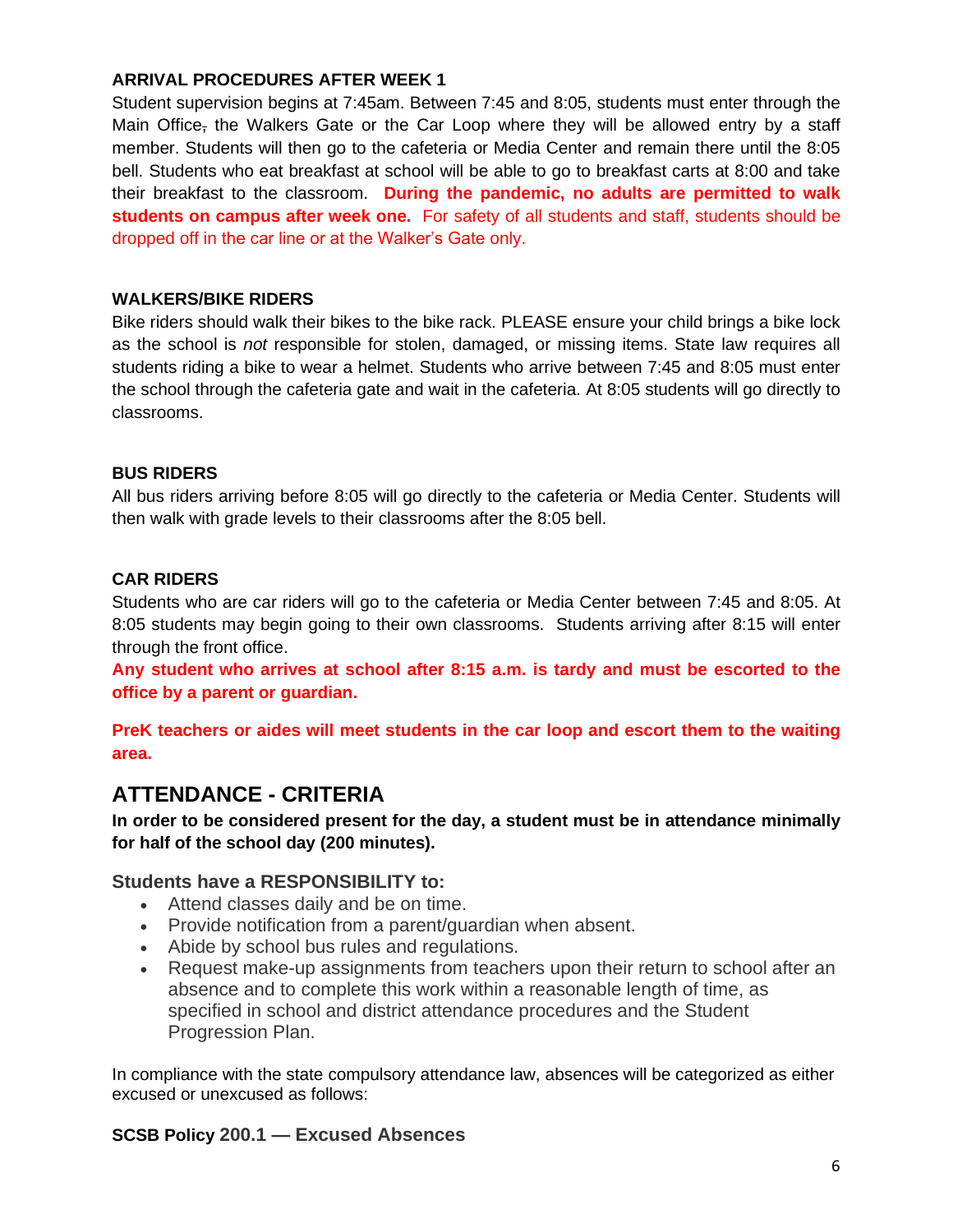- Student illness (if documented by parent/guardian or medical doctor)
- Observance of a religious holiday or service that is recognized as such by members of the student's faith
- Medical appointment with documentation
- Death in the family
- Subpoena by law enforcement agency or mandatory court appearance
- Other individual student absences beyond the control of the parent or student, as determined and approved by the principal or principal's designee
- Therapeutic services appointment (i.e. speech, occupational, physical, behavioral therapy)

#### **SCSB Policy 200.2 — Absence Reports**

- Absences should be reported in accordance with school policy and documented by a written note.
- The report must come from a parent/guardian or a physician and give the date(s) of the absence and the reason for it.
- These absence reports must be submitted within three days following the absences, although school principals may make exceptions in cases of need.
- **Parents may be asked to provide written medical documentation when excused absences for illness are excessive. Over nine absences for illness per semester or eighteen for illness in a school year is considered excessive.**

#### **201.1 — Unexcused Absences**

- A student who has 15 unexcused absences within 90 calendar days is a habitual truant under state law. The student may be dealt with as a child in need of services under §984, F.S. In addition, the parent/guardian may be subject to criminal prosecution under §1003.24, F.S.
- Students will be afforded an opportunity to make up work for an unexcused absence. There may be some academic penalty in accordance with attendance policies and procedures.

When students are late to school or leave school early without an adequate excuse, the tardy or early dismissal will be unexcused.

Students have the right to: Make up all work missed during an out-of-school suspension or an unexcused absence, including tests and quizzes. In the case of unexcused absence, a teacher may deduct up to 30 percent from the earned grade for the work made up.

#### **201.2 — Family Vacations**

• Family vacations are not automatically excused absences and are at the discretion of the principal or designee. Parents are encouraged to contact the school prior to family vacations.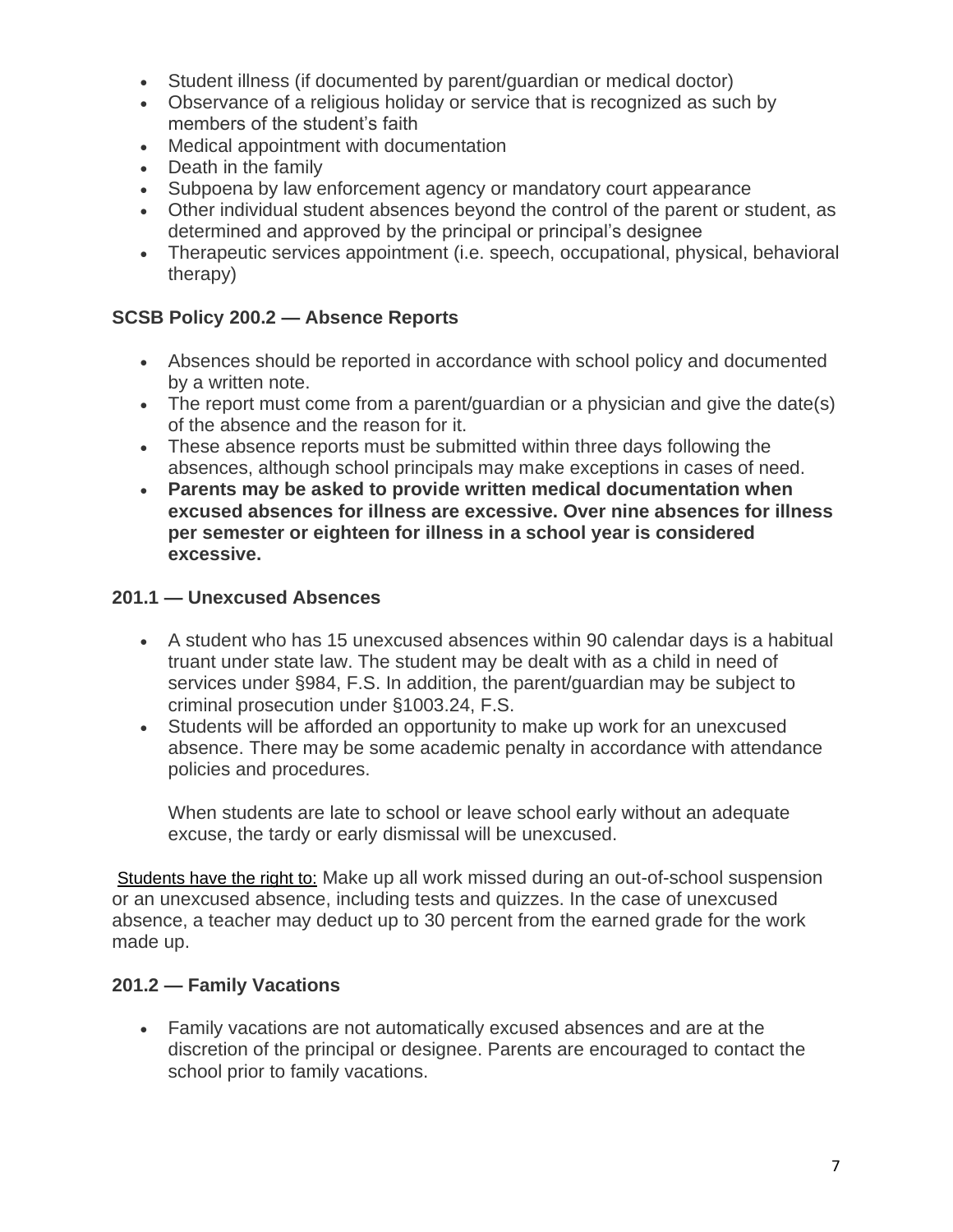

Tardiness is disruptive to the learning environment and has a negative impact on student achievement. Tardiness and early departures without a reasonable excuse will be documented in the attendance record. Students arriving after the 8:15 a.m. bell will be marked "tardy". The student must report to the office with an adult so a **tardy slip** can be issued. **Tardies and Early Dismissals will not be documented in the attendance record when a valid a doctor's note is received.** 

- For student safety, parents should ensure that their children do not arrive at school until appropriate supervision is available on campus. Supervision at Wilkinson begins at 7:45am.
- Unless involved in a supervised activity, students must leave school grounds immediately upon dismissal.
- Check with the school office to see if before-school or after-school child care is available.
- Parent/Guardian with whom the student resides must inform the school in writing if an early dismissal is to occur.

#### **TARDY/EARLY DISMISSAL**

• Any student leaving campus prior to 2:30 p.m. must bring a note indicating early dismissal. The student will remain in the classroom until the parent arrives at school

#### *[T](http://www.google.com/url?url=http://www.clker.com/clipart-8664.html&rct=j&frm=1&q=&esrc=s&sa=U&ei=TVqYU9vwM9GvsQSIw4B4&ved=0CBwQ9QEwAw&usg=AFQjCNFmC-hkx_fc8NTtNOGw-PmHG0vozA)here will be no early dismissals permitted after 2:30 P.M., unless there is an emergency. In an emergency, parents/guardians will be required to see an Administrator prior to the student being dismissed.*

#### **ATTENDANCE MONITORING**

Regular attendance is necessary to ensure that each student receives the highest quality of education. When attendance and/or tardy problems occur, parents will be contacted by school staff to aid in solving the problem.

- 1. When a student returns to school after any absence, a note from the parent or physician must be given to the teacher explaining the reason for the absence. **It is the responsibility of the parent to document their child's absence from school within 3 days of the absence.**
- 2. The Home School Liaison or Guidance Counselor may request a conference with parents who children have accumulated 5 tardies or unexcused absences.
- 3. The Home School Liaison or Guidance Counselor will determine if a pattern of nonattendance is developing, whether the absences are excused or not, and a meeting will be scheduled with the parent/guardian to identify potential remedies.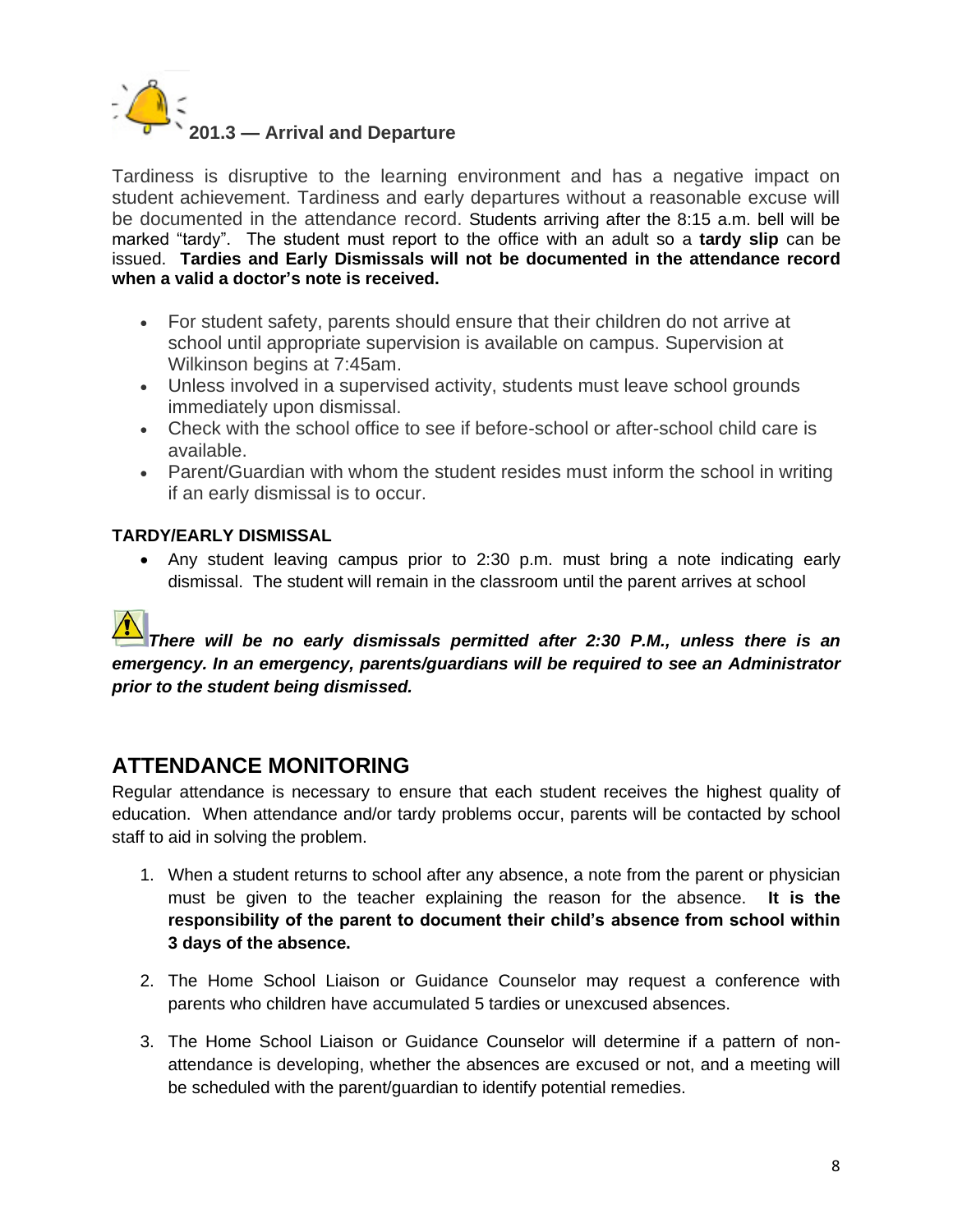- 4. A school social worker or appropriate agency may be contacted to conduct a home visit for any child who accumulates 9 or more unexcused absences.
- 5. Any child who is absent 20 or more times (excused or unexcused) in the course of a school year falls into a "state-reported" category of excessive absences.



Students riding a bike or skateboard to school must wear a helmet, as required by law. Students without a helmet will not be allowed to leave school. Parents will be contacted if a child arrives at school without a helmet. The parent may bring the helmet to school or they will have to pick up their student at dismissal.

For safety reasons, bicycles are never to be ridden on school grounds. Bikes must be parked in the enclosed bike area on the north side of the school. This area is open in the morning before school and locked during the school day between 8:15 A.M. - 3:00 P.M. Please be sure your child comes with a lock for his/her bike. The School District will not be responsible for lost or stolen bikes. Skateboards and roller blades are not permitted on campus.



#### **BOOKS AND SUPPLIES**

At the beginning of each school year, textbooks, workbooks and instructional materials are loaned to each student. Books and materials are the responsibility of the student and should be handled with care and respect. Students should not write in books, tear out pages, or lose them. Any book that is lost or damaged must be paid for before another can be issued.

### **BULLYING AND HARASSMENT (Students)**

**Unwanted, aggressive behavior that involves a real or perceived power imbalance. The behavior is repeated over time.** Bullying includes actions such as threats, spreading rumors, physical or verbal attack and excluding someone from the group. Anyone can report bullying or harassment by talking to an Administrator or completing a Bullying and Harassment Report and returning it to the Assistant Principal or Principal. This form can also be submitted anonymously by placing it in the school/department designated drop-off spot for anonymous reporting.

Incidents of bullying or harassment shall be reported to the school's administration as per School Board Policies [2.70,](https://www.sarasotacountyschools.net/site/handlers/filedownload.ashx?moduleinstanceid=3268&dataid=41397&FileName=Policy%202.70..pdf) [2.71,](https://www.sarasotacountyschools.net/site/handlers/filedownload.ashx?moduleinstanceid=3268&dataid=41398&FileName=Policy%202.71..pdf) [2.71a.](https://www.sarasotacountyschools.net/site/handlers/filedownload.ashx?moduleinstanceid=3268&dataid=68829&FileName=Procedure%202.71a.pdf) The principal or designee will investigate all reports of bullying that have been deemed a violation of the policy pursuant to the steps outlined in [School](https://www.sarasotacountyschools.net/site/handlers/filedownload.ashx?moduleinstanceid=3268&dataid=41397&FileName=2.70%20--%20Bullying%20and%20Harassment.pdf)  [Board Policy 2.70,](https://www.sarasotacountyschools.net/site/handlers/filedownload.ashx?moduleinstanceid=3268&dataid=41397&FileName=2.70%20--%20Bullying%20and%20Harassment.pdf) [2.71,](https://www.sarasotacountyschools.net/site/handlers/filedownload.ashx?moduleinstanceid=3268&dataid=41398&FileName=Policy%202.71..pdf) [2.71a.](https://www.sarasotacountyschools.net/site/handlers/filedownload.ashx?moduleinstanceid=3268&dataid=68829&FileName=Procedure%202.71a.pdf) More information can be found at the school board website: <https://www.sarasotacountyschools.net/Page/2566>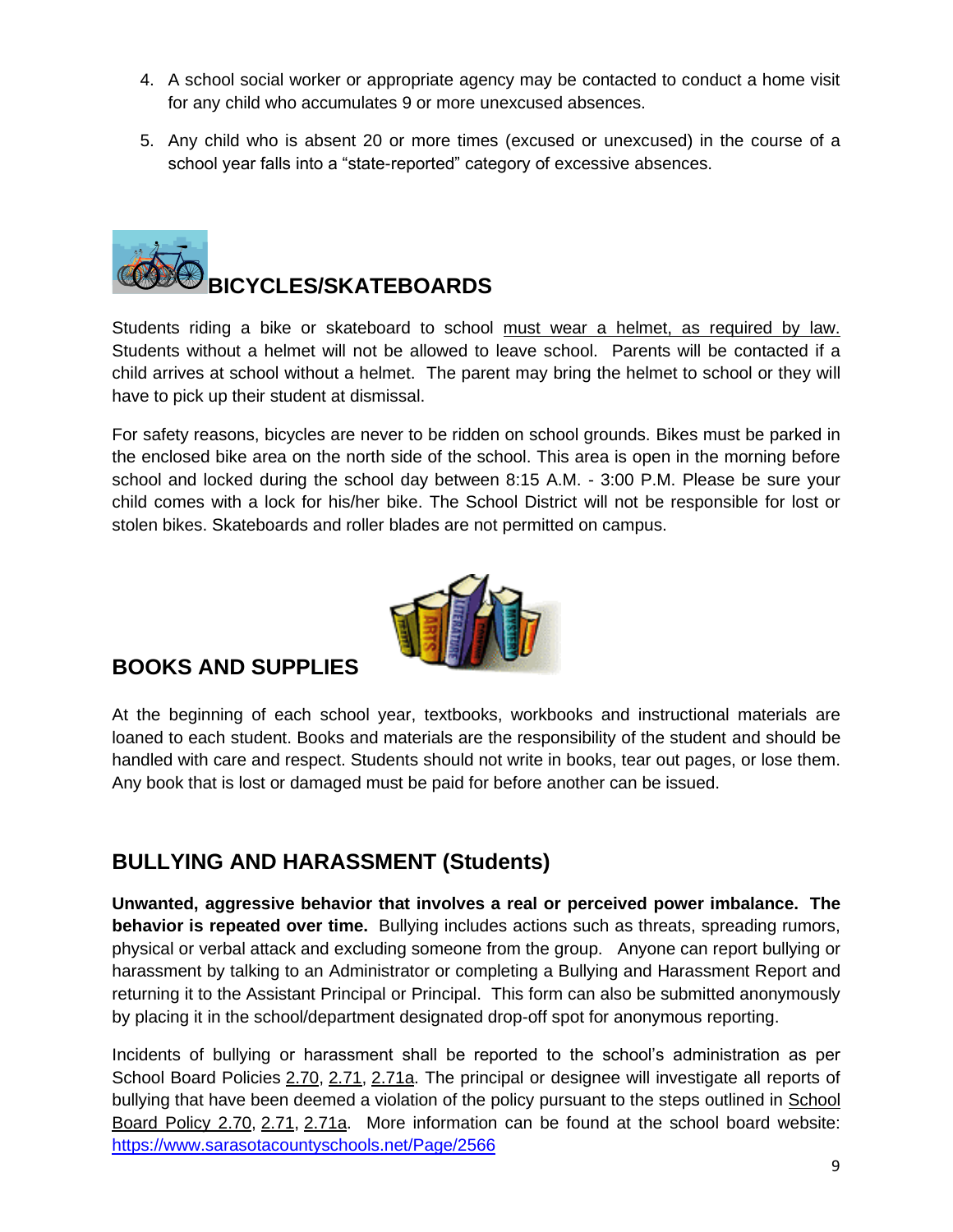

**BUS TRANSPORTATION** 

Transportation is provided for students in grades  $K - 5$  if they live more than two miles from school. If you have questions regarding bus transportation, please call the **Sarasota County School Board Transportation Department at 486-2141**. You may use the district's website to find your child's bus route:<http://www.sarasotacountyschools.net/departments/transportation/>

#### **School bus transportation is a privilege not a right. Students who misbehave on the school bus will be denied transportation privileges.**

Students cannot ride a bus on which they are not registered to ride (example: to a friend's house). All request specific to routing changes should be submitted to transportation directly.

#### **Bus Rules**:

- Students will conduct themselves in an orderly manner, before and after school at the bus stop.
- Arrive at assigned stop at least five minutes before pick up time, stand away from the road, board bus when it is stopped and the doors have opened. The bus will not wait for students who are tardy.
- Students must obey the bus driver's instructions as he/she is in full charge of the bus.
- Ride assigned bus and not board or depart the bus at any stop other than the assigned stop, unless authorized by an Administrator.
- The driver will assign student seats. Seats may be reassigned if necessary to promote safety and appropriate behavior.
- Students must stay in their seat facing forward at all times while the bus is moving. Keep all portions of the body inside the bus.
- Remain absolutely quiet at railroad crossings, for the safety of all on the bus.
- Use inside voices while riding on the bus.
- Unnecessary conversation with the driver is dangerous.
- No eating, drinking or chewing gum is allowed on the bus.
- Profane or obscene language or gestures are prohibited.
- No radios, cd players or electronic equipment is allowed.
- Large objects, including band instruments, that cannot be held in the student's lap or that interfere with seating safety of others, will not be permitted.
- Animals, snakes, frogs, etc… (dead or alive), glass containers, sharp objects, balls, bats, cutting instruments, fireworks, and any similar items are not allowed on the bus.
- No objects may block the aisles or emergency exits.
- Students must not throw any items from the windows of the bus. Littering or throwing objects inside or at the bus is not allowed and may be subject to criminal charges.

Be aware that parents/guardians/students will be held responsible for all vandalism to the bus by students.

All students must follow safety policies established by the Transportation Department. Disruptive students on a school bus can cause a very unsafe situation, which could be tragic.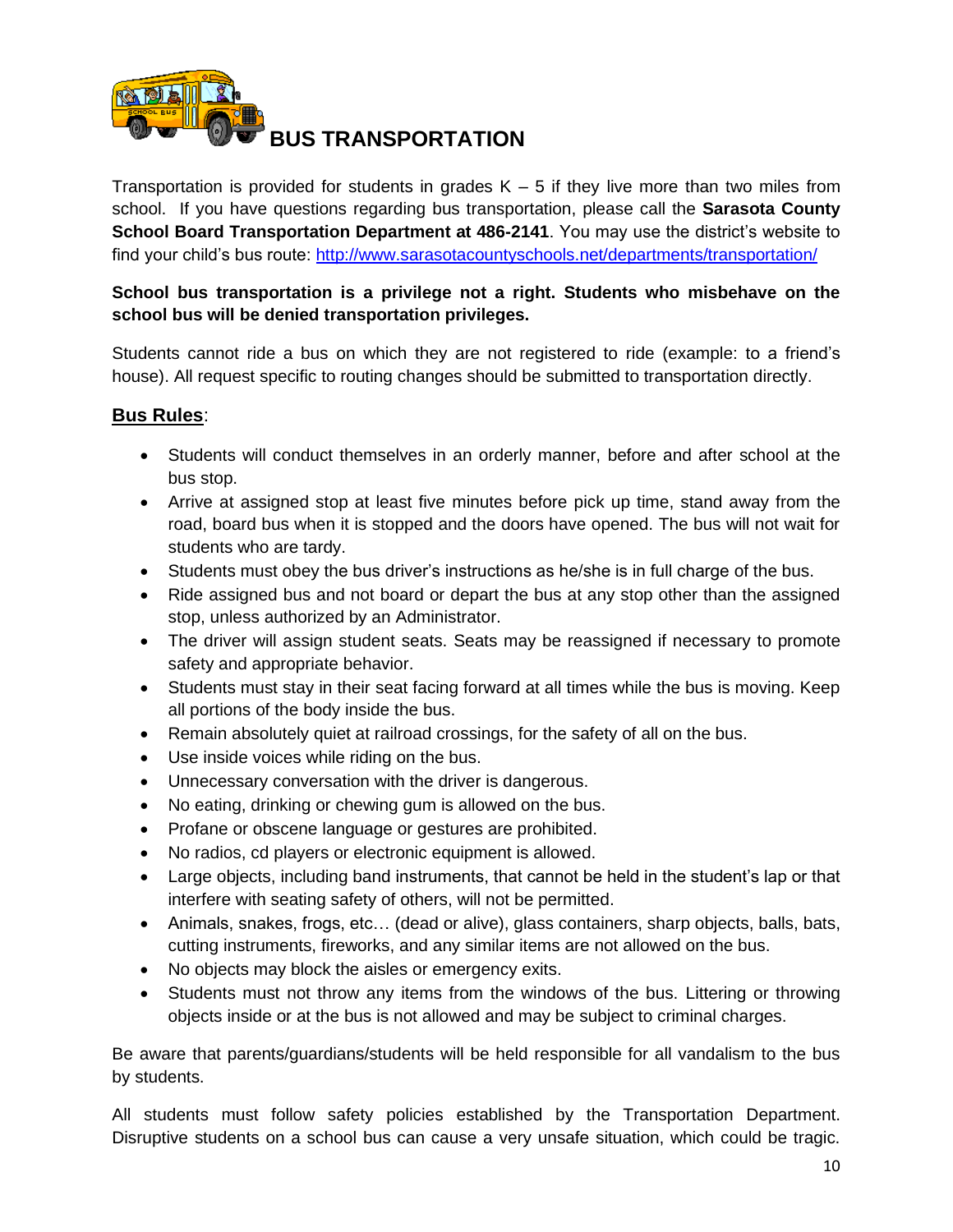When a student cannot follow the rules on the bus, the Principal may suspend him/her from riding the bus. At that time, it will then become the parent's responsibility to provide transportation for their child to and from school. The following action will be taken for misbehavior on the bus, depending on the severity of the behavior.

#### Bus Misconduct Report

- Warning by Administrator
- Parent will be notified

#### 1st Referral

- Warning by Administrator, and/or
- Conference with parent
- Loss of bus riding privilege for 3 days

#### 2nd Referral

- Conference with parent/guardian, and/or
- Loss of bus riding privilege for 3-10 days

#### 3rd Referral

• Recommendation of expulsion from bus transportation for the remainder of the semester.



### **CAFETERIA – FOOD SERVICES**

Eating healthy, nutritious meals is critical to a student's ability to learn. Wilkinson Elementary serves breakfast and lunch daily. Parents must prepay for meals before the start of the school day. A check or money order can be sent in an envelope with your child's name, teacher's name, and amount enclosed written on the outside of the envelope. Checks are made payable to Wilkinson Elementary School and payments may be made daily, weekly, or monthly. You can also make payments online at http://www.myschoolbucks.com

We encourage qualified families to participate in the free or reduced breakfast/lunch program**. A new application form must be submitted online each year**. As your life situation changes, you may apply throughout the school year. Lunch applications are available on-line at http://www.sarasotacountyschools.net/departments/fns/

If a student forgets money, he/she will be provided with a meal, which will be charged to his/her account. A student may not have more than three charges at one time. Students with more than three charges will receive an alternate meal until the charges are paid.

Breakfast is offered to Wilkinson students and families from 7:45 A.M. to 8:10 A.M. Students having breakfast should be in line for breakfast by 8:05 A.M. Students arriving after 8:10 A.M. for breakfast will receive a bag breakfast to take with them to their classroom. Students arriving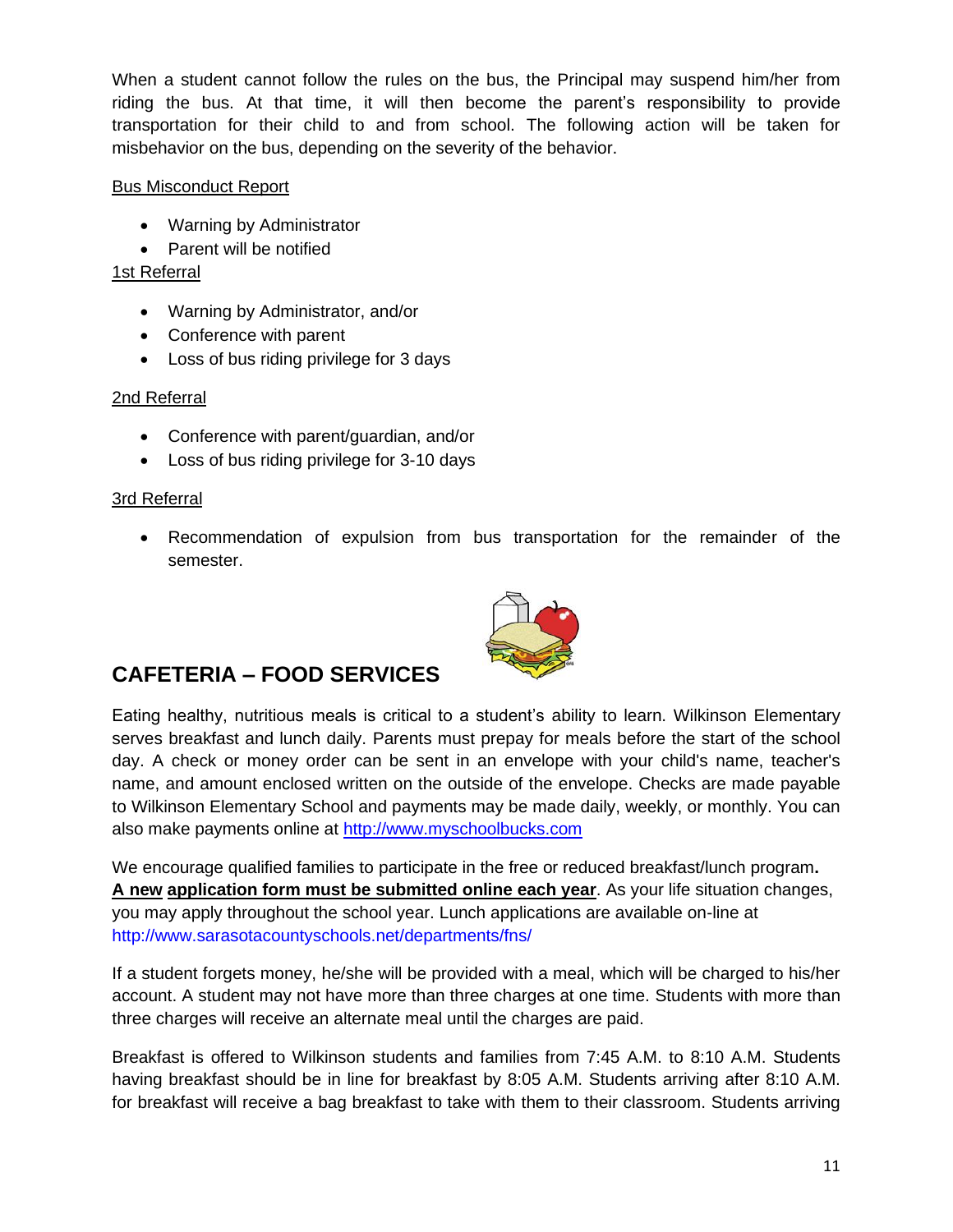after 8:15 A.M. will not be served unless they arrive on a late bus. Students need to arrive at school in a timely manner so they can participate in the Breakfast Program.

Students may be bring a lunch from home and a parent may bring outside food to eat on campus with a child. **Please do NOT order Uber Eats/Door Dash for your child and have it delivered.** It is not the school's responsibility to deliver outside food to your child.

Parents are encouraged to join their child for lunch. **THIS BEGINS THE THIRD WEEK OF SCHOOL.** During the Pandemic, parents may sign in at the office and eat in the outside picnic area with your child. Parents will not be permitted to eat in the cafeteria at this time. Additional students may not accompany anyone to lunch. Please sign in at the office with your identification and obtain a visitor's badge if you are on campus.



### **CAFETERIA RULES**

Students should be respectful and use good manners during breakfast and lunch. While in the cafeteria the following rules must be followed:

- Eat your own food. No sharing.
- Keep the cafeteria clean.
- Use good table manners and use quiet voices.
- Listen to the cafeteria monitors.
- Everyone raises their hand for help.

#### **CARE MEETINGS**

The CARE Team meetings include an Administrator, child's parent/guardian, child's teacher, School Counselor, School Social Worker, School Psychologist, ESE Liaison, and the Behavior Specialist. Parents/guardians are encouraged to participate in these meetings to learn about reports and evaluations concerning their child and to help school personnel plan for their child's educational program. CARE meetings will resume Face to Face. Zoom options will be offered when parents cannot attend in person.

### **CELL PHONES**



Cell phone use is prohibited during school hours. If a student has a cell phone on campus**, it must be turned off and not visible**. If a cell phone causes a disruption, it will be confiscated and returned to the parent.

#### **CHANGE OF ADDRESS OR PHONE NUMBER**



It is important that we have your correct address and telephone numbers, both at home and at work. We also require emergency numbers for individuals who could respond to the school on your behalf and ask that you keep these updated. Please notify the school office immediately in writing if your telephone number(s) have changed. If your address has changed you must provide your lease, FPL

bill or water bill showing the new address in the school's attendance zone.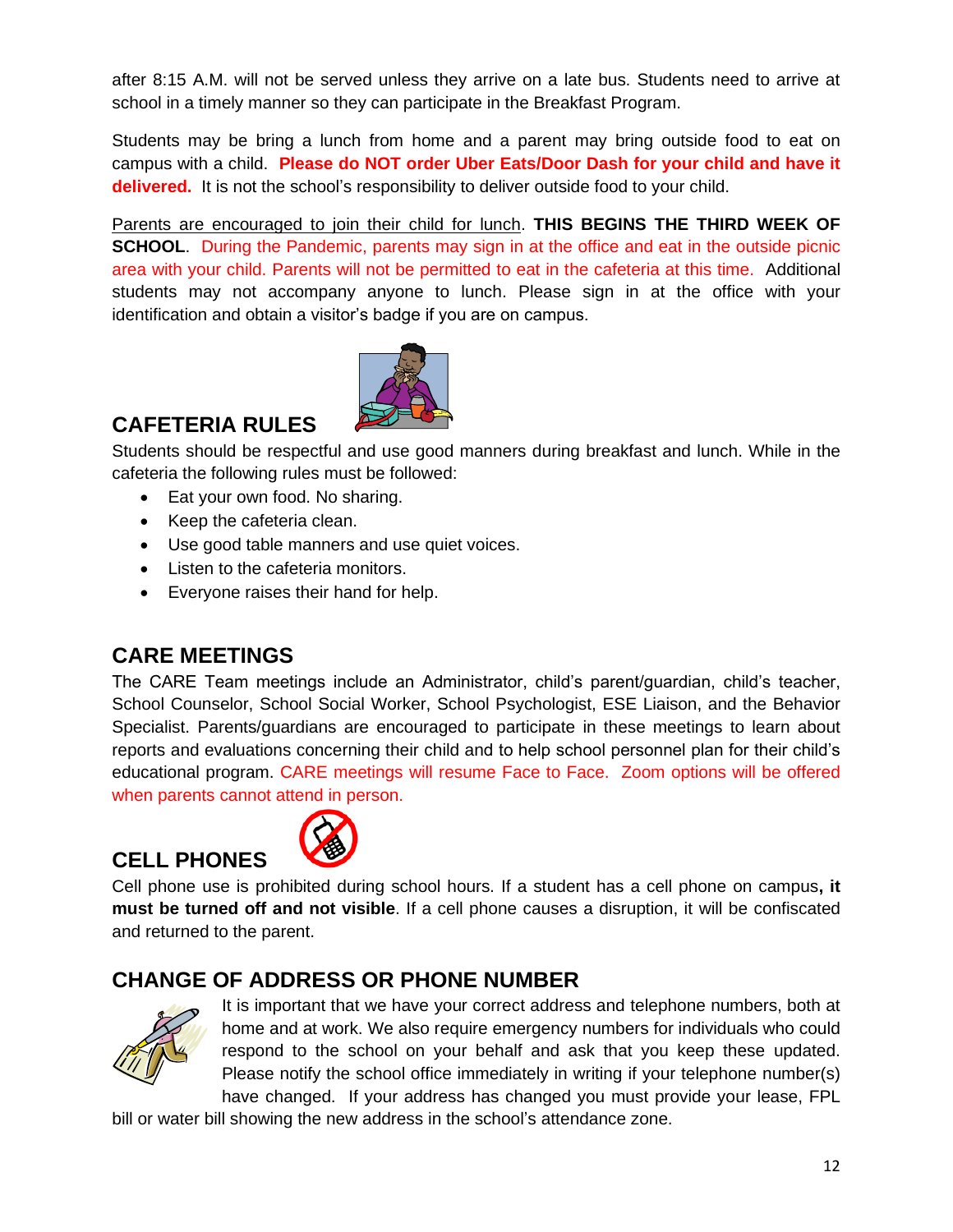

### **CHILDREN WITHOUT RIDES**

Parents are expected to pick their children up by 3:15 P.M. when the school day ends. In the unlikely event that you are late picking your child up after school, all students will be taken to the Wilkinson After School Program at 3:30 P.M. where they will be safely supervised until you arrive. At the time of pick up, parents will be charged a supervision fee. Having a supervised program for students who are not picked up has given many parents peace of mind knowing their child will have a safe place to go. Students not picked up by 5:30 P.M. will be referred to the Sarasota Sherriff's Department.



Our School Health Room is supervised by a trained School Health Aide. The staff relies on accurate information from the *EMERGENCY INFORMATION* you complete for your child.

Parents/guardians will be contacted if their child is ill and needs immediate attention. If a child has a temperature (100.4 degrees or higher), diarrhea, unknown rash, or eye condition, he/she will be sent home. Otherwise, children will remain in the clinic, be checked periodically, and when ready they will be sent back to the classroom. If you need to pick up your child due to illness, please do not send your child back to school until the child has been symptom free for 24 hours without fever reducing medication.

Medications can be given to students during school hours only if absolutely necessary and only after the following conditions have been met:

- A **Medication/Treatment Authorization Form** signed by the parent and doctor requesting the dispensing of medicine must accompany any medications to be given at school
- The container of prescription medication must have on it the original drug store label showing the name of the child, dosage, medication, and doctor's name.
- Over-the-counter medications must be in a new unopened container in which they were purchased, clearly labeled with the child's name and dosage required.
- Loose pills, capsules, etc. are not permitted to be given to students.
- All medicine, whether over the counter or prescribed, must be delivered directly to the health room by an **adult**, along with the signed **Medication/Treatment Authorization Form**.
- Students are not permitted to administer or keep medication in the classroom.
- All medication must be picked up by the parent/guardian at the end of the school year or it will be discarded. No medication is stored for the next school year.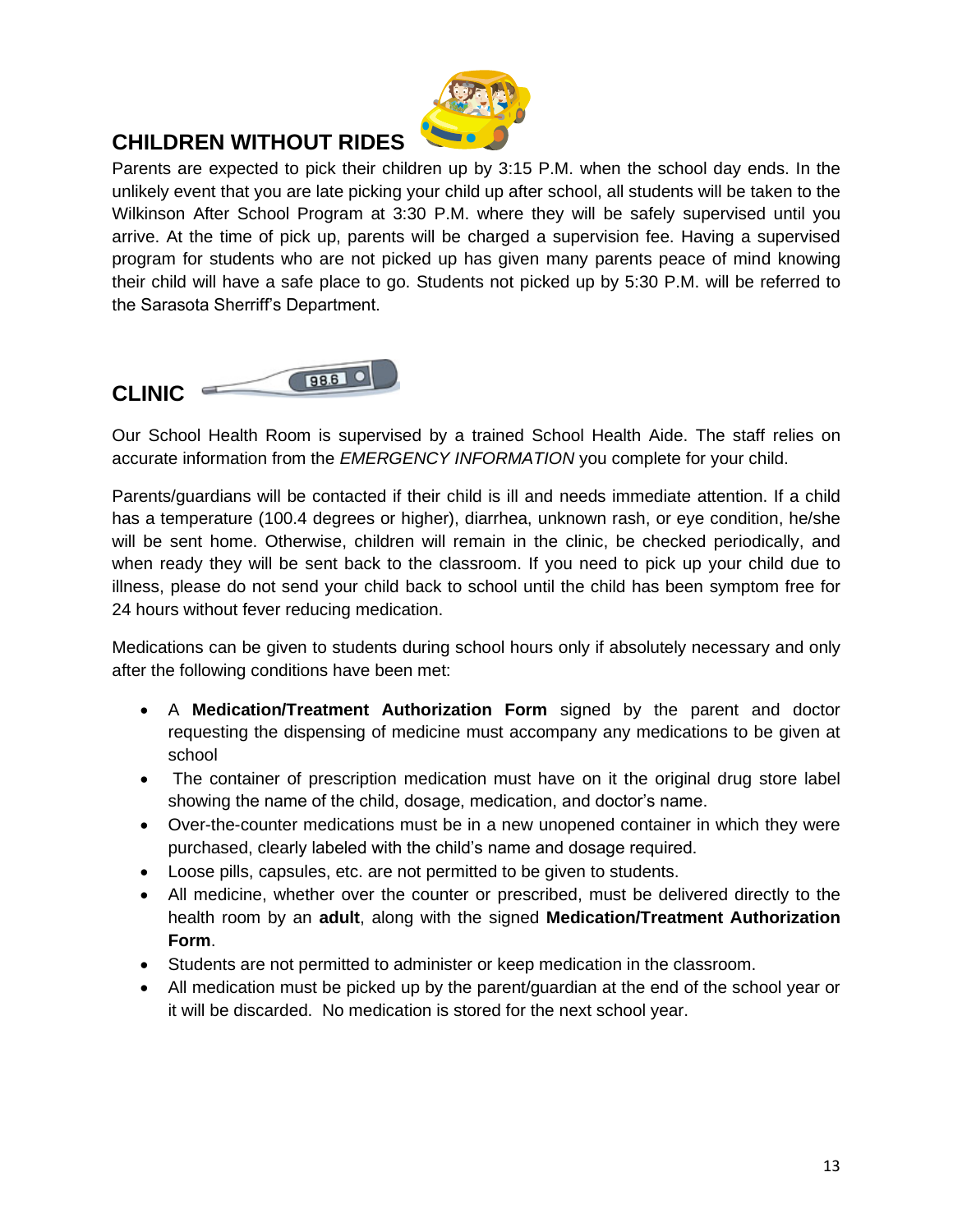### **CODE OF STUDENT CONDUCT**

Student conduct is a responsibility that must be shared by home and school. A good working relationship between school and home is fostered if there is a mutual understanding of what is expected with regard to student conduct. We emphasize high standards and expectations for behavior of all students.

Information about the district Code of Conduct can be found on the district website at:

<http://www.sarasotacountyschools.net/departments/dop/discipline-manual.aspx>



#### **COMMUNICATION FOLDERS or AGENDA BOOKS**

Communication folders or Agendas are provided for all students. These tools are excellent for planning and organizational skills that help students develop good work habits. They also serve as a method of communication between home and school. Parents/guardians should check the folder daily to be informed about homework, grades, and messages from their child's teacher. These communication folders are provided to students at no initial cost. **Lost folders will be replaced at a cost of \$3. Agenda Books are \$5.** 

#### **COMMUNICATION from School:**

#### **Wilkinson Administration and Staff communicate with families in multiple ways:**

- **Student Agenda Books/Folders –** Teachers will communicate how homework assignments and projects will be recorded using this tool. Teachers use agendas/folders to notify parents of events, positive notes and/or to share concerns. Parents/guardians may be asked to sign agenda books to acknowledge seeing it.
- **Connect-Ed –** This messaging system is used to share weekly updates via text, phone and/or email. We will also share upcoming events, absences, food balances and more.
- **Flyers –** Please check your child's backpack for letters and other paper notifications.
- **Wilkinson's Website -** [www.sarasotacountyschools.net/schools/wilkinson](http://www.sarasotacountyschools.net/schools/wilkinson)
- **Class DoJo –** All staff will use this tool to communicate regularly with parents.
- **Social Media –** We will update Wilkinson's Facebook, Instagram and Twitter accounts regularly. Find us by searching @WilkinsonSCS. Some teachers/teams may also have accounts to share what's happening on campus.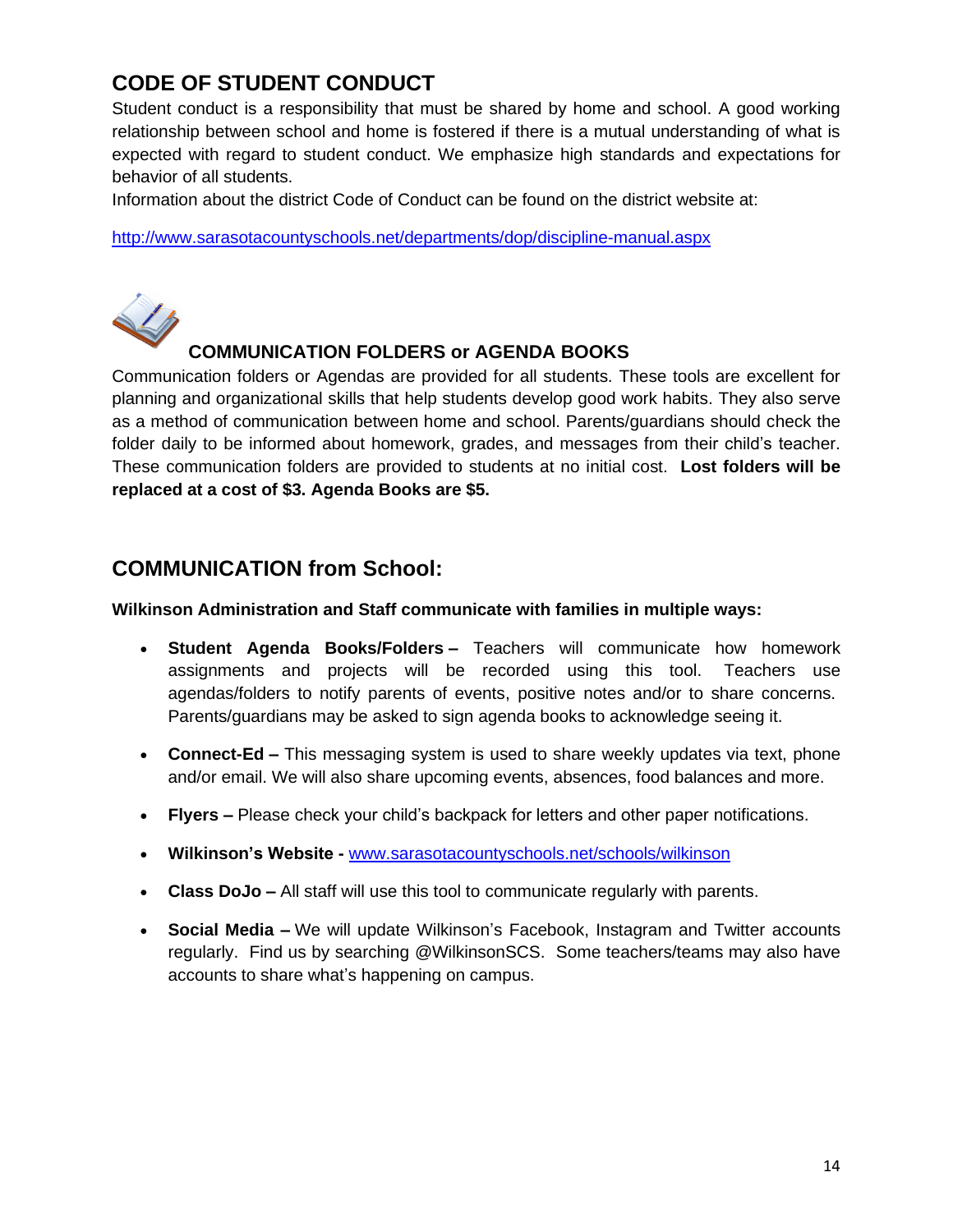

### **CONFERENCES**

If you need to speak with your child's teacher, please make arrangements by note in the communication folder, telephone or email. It is best to set a time when you can sit down to discuss your child in privacy and without distractions. Conferences are usually arranged before school, after school, or on professional days. Parent Nights and Open house are times for general discussions and are not the time to ask detailed personal questions about your child. The Administrators and School Counselor are also available for conferences. We encourage you to ask for a conference when needed.

**Parent conferences MAY be held digitally when necessary.** 

### **CONNECT ED**™



The **Connect ED™** service enables the school to keep parents/guardians informed in a timely manner of safety and educational issues through personalized telephone messages. Types of messages will include school or district emergencies, your child's absences, school news, or special events**. It is important to keep all telephone numbers (home, work and cell) up to date with the School Registrar.**

#### **CUSTODY ISSUES**

The safety and security of our students is always a priority at Wilkinson. With regard to custody issues, we are following the School District Guidelines which specify **that the parent who registers the child will be considered the designated parent for decision-making unless specified otherwise in a court order.** School personnel will contact the District Office for guidance and direction in handling custody issues**. If both parents are listed on the contact tab of SIS, then both parents have access to their child(ren) as far as pick-up/dismissal and parent conferences.**

School personnel will not be placed in the position of negotiating parent disputes regarding the release of their children. We want school to be a safe-haven for all children. Before any request is made to restrict information and/or release a student to an authorized person, a parent must provide a copy of the custody papers which will become a part of the student's cumulative record. This will assist us in ensuring that the child(ren)'s rights are not violated.

Teachers will accommodate parent requests for duplication of information if a student splits time with parents so both parents have equal access to homework, assessment information, report cards, school-wide events, etc.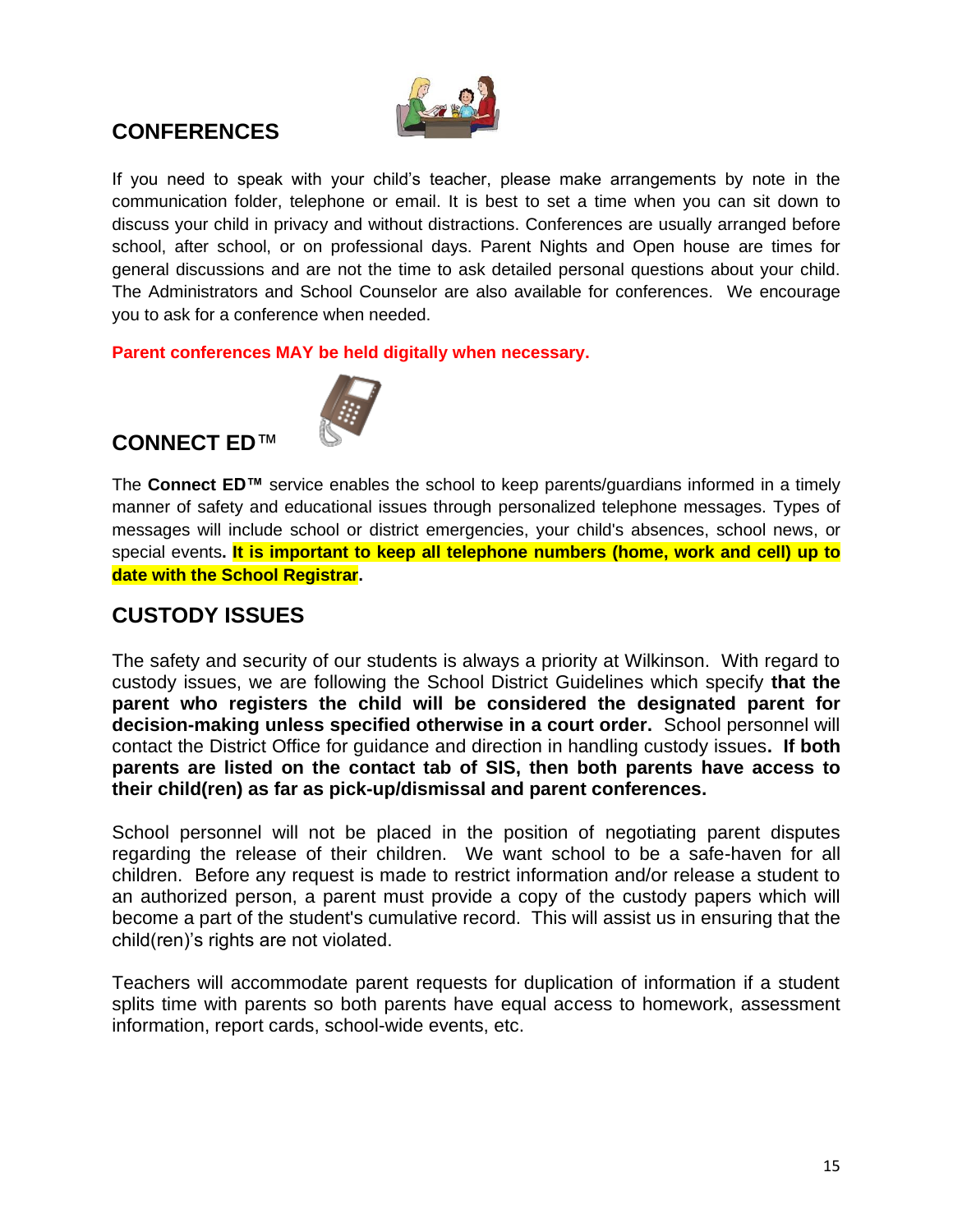16

### **DISMISSAL PROCEDURES(Refer to Map on page 1 for the car loop— 5mph, adhere to traffic control devices, no passing in the car line, rules of the road apply to parking lot)**

Students will be dismissed to the Bus Loop, Walker's Gate, or at the Car Loop area. Parents should stay in the car and drive through the Car Loop (See Map on page 9). Traffic flow around the Car Loop is one way and no more than 5 mph. This is the only designated student drop off and pick up area. Read the procedures for School Dismissal Manager carefully.

The specially designed Wilkinson Car Rider sign with your child's name must be visible on the passenger side dashboard or sun visor. Initially, you will be asked for identification to ensure your child's safety. **Students not picked up by 3:30 P.M. will be taken to the Wilkinson After School Care Program.** A fee will be charged for Wilkinson childcare.

*[A](http://www.google.com/url?url=http://www.clker.com/clipart-8664.html&rct=j&frm=1&q=&esrc=s&sa=U&ei=TVqYU9vwM9GvsQSIw4B4&ved=0CBwQ9QEwAw&usg=AFQjCNFmC-hkx_fc8NTtNOGw-PmHG0vozA)ny driver who does not have a Wilkinson Car Rider Sign will need to go to the office and show picture identification in order to pick up a student. The driver must be on the information card approved by the parent/guardian.*

#### **Walking Parents Who Pick up a Child**

All children who are picked up by parents who walk will report to the Walker's Gate dismissal area near the Playground on Wilkinson Road. Parents will need to show the specially designed Wilkinson School Dismissal Code to a staff member at the locked gate. Initially, you will be asked for identification to ensure your child's safety.

#### **Student Walkers and Bike Riders**

Students who ride their bikes will exit the school at the Car Rider dismissal area. Walkers will exit at Walkers Gate near the playground on Wilkinson Road. Siblings should meet each other at this dismissal gate. Parents/guardians who intend to have their child in grades 2-5 walk home must indicate this using the School Dismissal Manager Application on the computer or phone**. Students in grades K-1 will not be allowed to walk home unless they have a sibling in grades 2-5 walking with them.**

### **DISMISSAL PROCEDURE CHANGES**

School personnel must be notified of any change in a child's regular means of transportation from school via the School Dismissal Application online or on the parent/guardian phone. Students will be dismissed from school based only on this confirmation from parents/guardians. Notifications are sent to teachers at 2:16 daily.

If there is an emergency, parents need to go to the Administration Office and sign their child out following school procedures with picture identification. At that time, the child will be called to the office to meet you. There are **no early dismissals after 2:30 P.M**.



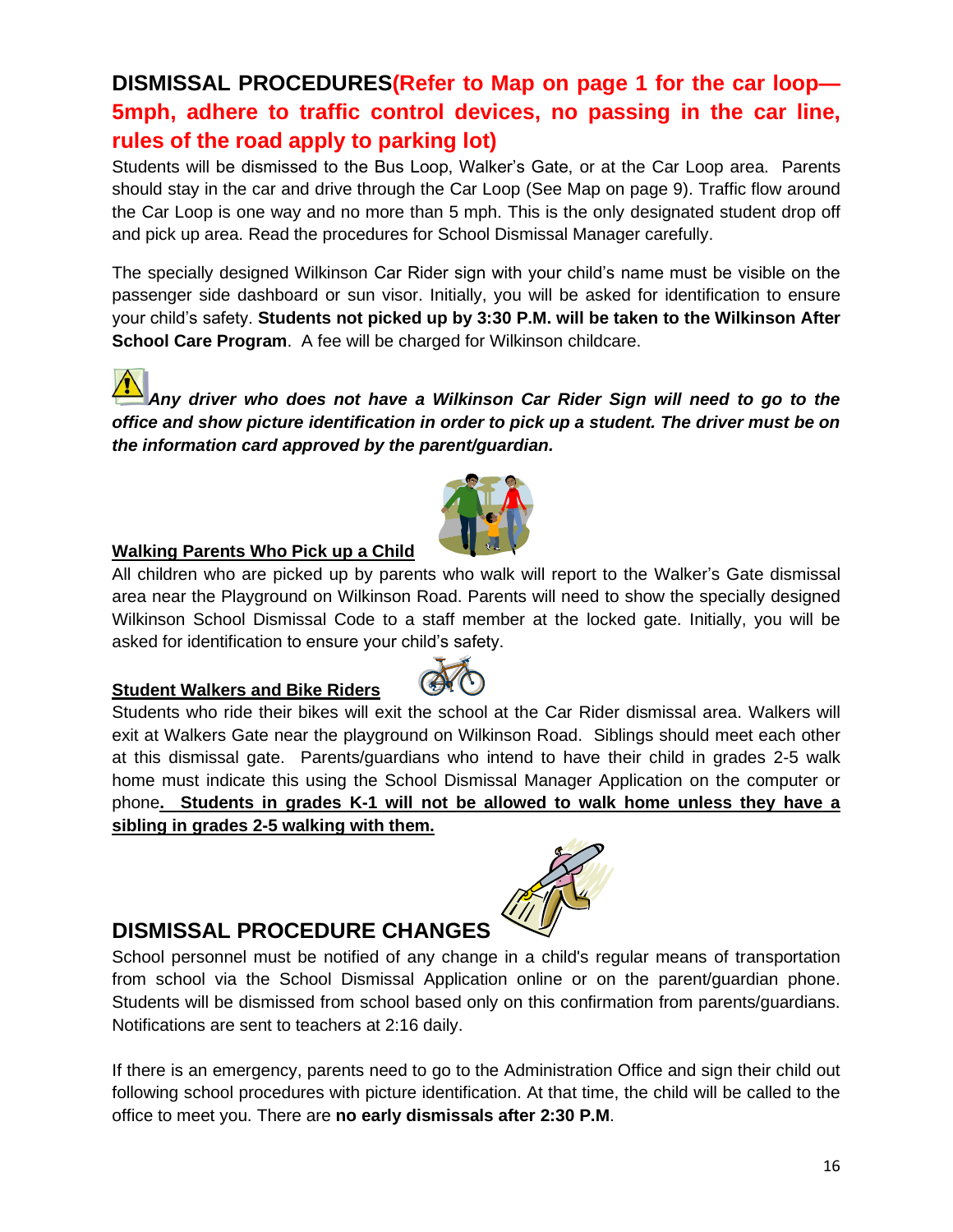### **DOJO**

All teachers will use Class Dojo to communicate with parents regularly. This tool will be used for PBS, STEAM incentive bucks and communication. Dojo is a Microsoft friendly product and will easily migrate to the tools we use regularly on campus. For more information, communicate with your child's teacher.

### **DRESS CODE**

Promoting a positive learning environment that is safe and free from distractions is an important part of supporting the achievement of all students. All students are expected to wear clothing that is modest, tasteful and neat. *All students will adhere to the school uniform policy. See the full uniform policy on page 24 of this guide.* 

It is recommended that Wilkinson students purchase our school spirit shirts to be worn on Spirit Days (Fridays). The shirt is a dry fit shirt with the Wilkinson Logo on it. **Spirit shirts and uniform shirts may be purchased in the school office from the Bookkeeper or the Receptionist.** 

#### **Grooming:**

- Students should arrive at school physically clean, ready for learning and wearing a clean uniform.
- Hair should be worn so that vision is not blocked.

#### **Accessories and Footwear:**

- Hats/caps or hoods from hoodies are not to be worn inside the school building. Classroom teachers may have discretion with regard to this policy.
- For student safety, closed-toe and fully enclosed shoes must be worn at all times (ex. Athletic shoes and dress shoes). Athletic shoes are required on P.E. days and are strongly preferred every day due to recess. Slides and Crocs are not acceptable due to safety concerns.

### **ELECTRONIC DEVICES POLICY (For Students)**

#### **300.2 – Electronic Devices (Summary of School Board Policy 5.38 revised 10/16/12)**

A student may possess an electronic device at school such as a cell phone, smart phone, laptop or other device that receives, sends or stores digital data, **provided that the electronic device remains powered off and concealed from view during the school day.** Students may not use electronic devices on school property or at a school-sponsored activity to access and/or view websites that are otherwise blocked to students at school. In special circumstances with permission from a supervising school district employee, a student may use an electronic device for communication.

The requirement that electronic devices must be turned off will not apply when the device is being used for an educational or instructional purpose with a teacher's permission and supervision.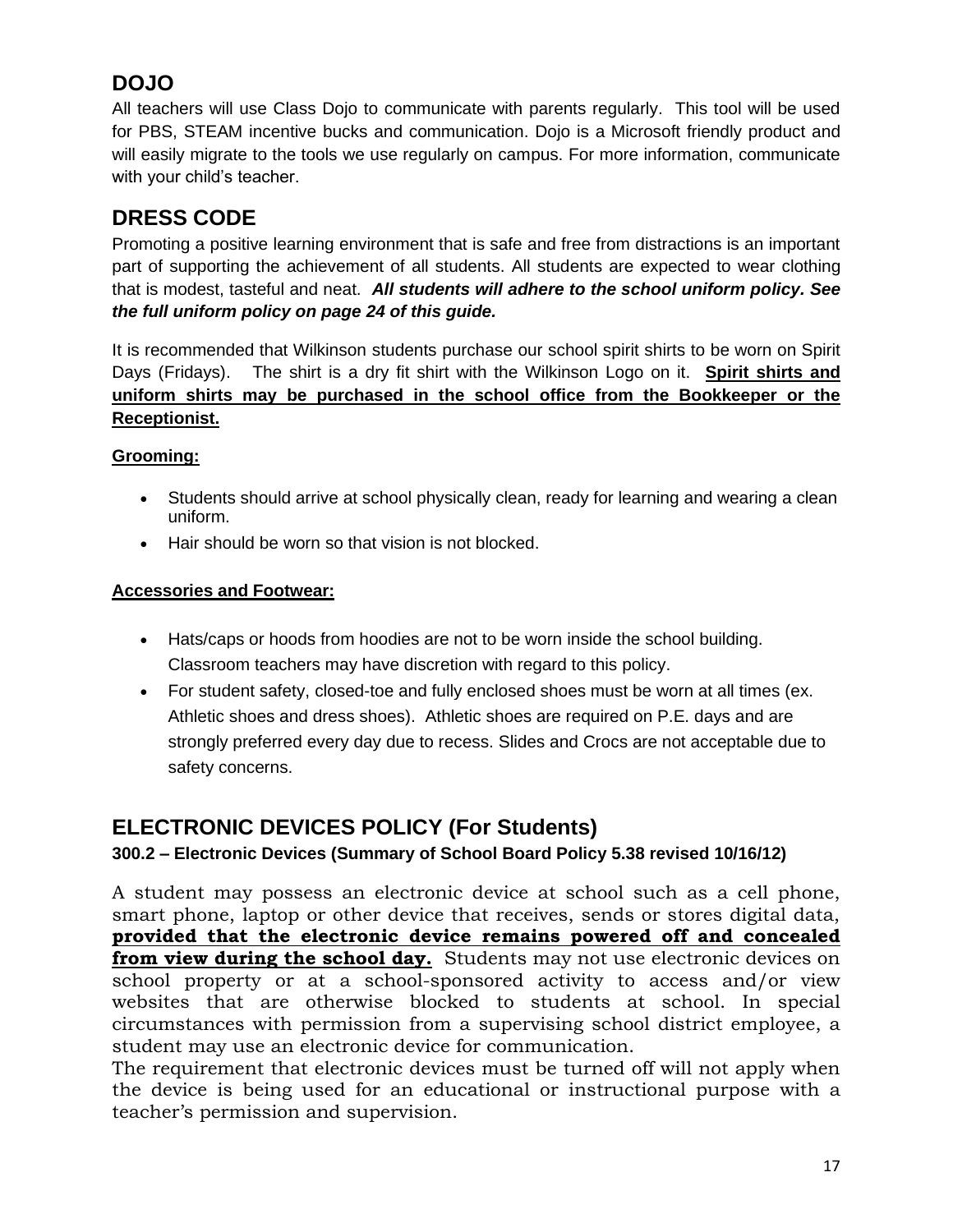Students may not possess any electronic device during testing even if the device is turned off or the student does not use it. Violation of this rule will result in the student's test being invalidated.

If an electronic device disrupts a class by ringing or vibrating, the student possessing the device will be subject to disciplinary action. Any student who uses an electronic device to threaten or intimidate another student or district staff member through email, social network posting or other electronic message also will be subject to disciplinary action as determined by school administration.

Electronic devices used in violation of school rules will be confiscated and returned to the student's parent or guardian.

### **EMERGENCY PROCEDURES**

Students practice procedures in case of a critical incident including: fire, bomb threat, tornado, or emergencies. Wilkinson conducts fire drills monthly. In addition to fire drills, the school also conducts periodic lockdown drills for weather or other critical incident. If a parent or visitor arrives on campus during a drill, they should remain inside a vehicle until an "all clear" has been given. In the event of any emergency, students will be kept at school until notification from the Superintendent's Office.

### **EVENT PROTOCOL**

All Wilkinson School events, before, during, and after school require the following:

- All students **must** be accompanied by a parent/guardian.
- **EVERY** event will require sign-in. The parent/guardian is required to remain on campus with their child.
- Only one entrance will be used for all events. This will be the only entrance and the only method for any student and adult to attend and leave any event.



#### **FIELD TRIPS**

Field trips are a part of the regular school curriculum. During field trips, all school and bus rules apply regarding procedures and behavior. A permission slip is sent home describing information about the activity and participation donation. A signed permission slip must be returned to school for a student to participate in the field trip.

Misbehaving on a field trip could result in discipline consequences including time out during the trip, a parent/guardian picking the student up, and/or loss of a future field trip.

**Any parent who would like to chaperone a field trip MUST BE AN APPROVED VOLUNTEER**. Volunteer approval can sometimes take 3 to 6 weeks to clear. **PLEASE NOTE: Parents that are planning on supervising an out of county field trip that requires supervision of students away from school board appointed employees must be cleared as Level 2 Clearance, which requires a fee. Please contact the Sarasota County Schools Security department (927-9000).**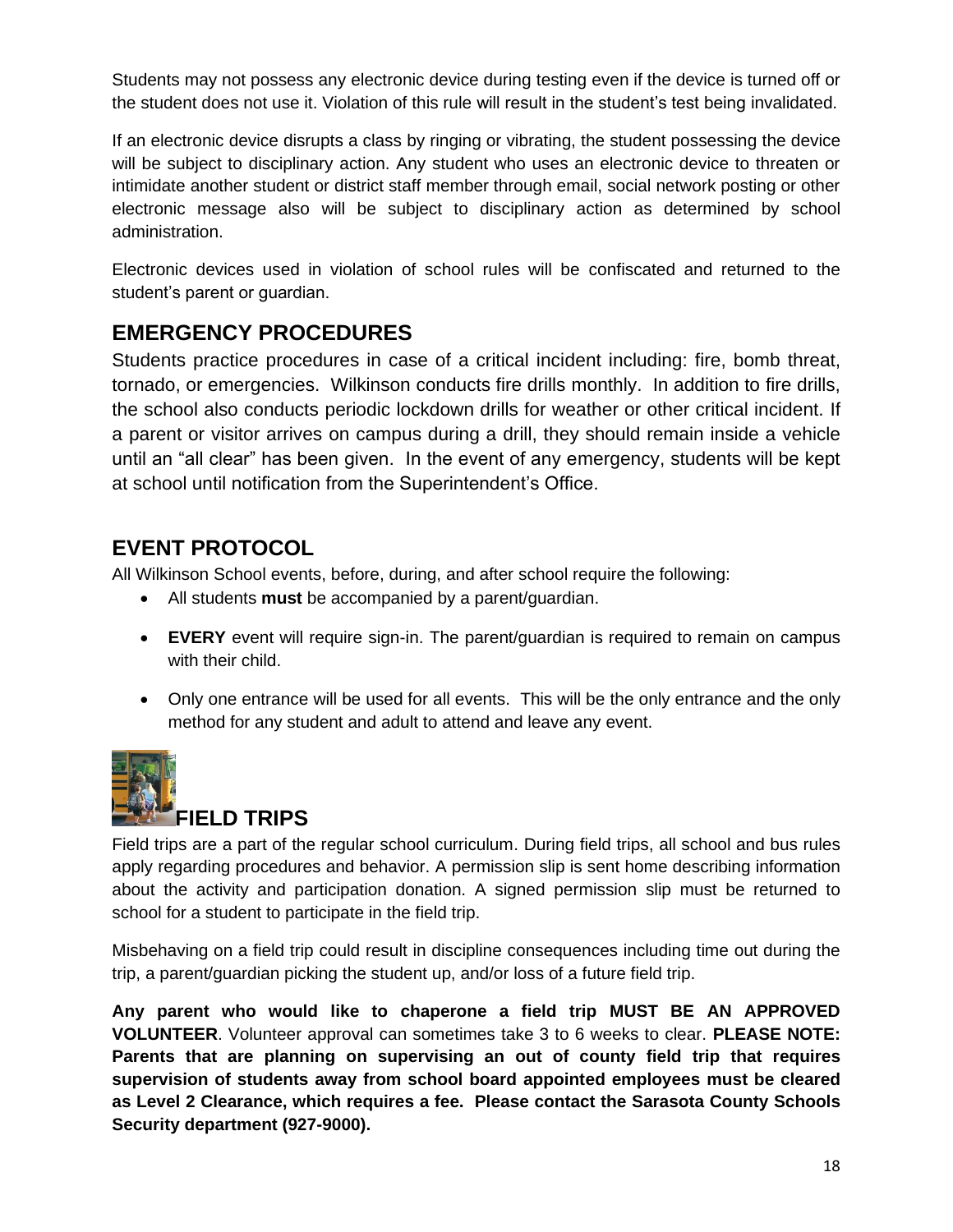### **FOOD PRODUCTS FROM HOME**



The Health Department has determined that foods prepared in a private home shall not be used, sold or offered to students or staff. Any food items to be shared with students or staff must be commercially prepared and packaged with all the ingredients listed on the front label.

#### **FOOD PURCHASES ON CAMPUS**

Please note that, due to regulations established by the National School Lunch Program and the Sarasota County School District, **the only food that may be purchased on school campus by students or parents is food that is sold in school cafeterias or other authorized locations on campuses.** Parents may bring food purchased elsewhere to school for their child only, during scheduled school meal times. Students and parents also may bring food purchased elsewhere for school-authorized events (ex. classroom celebrations).

### **GUIDANCE SUPPORT SERVICES**

Wilkinson has both a School Counselor and Home-School Liaison who serve the school as follows:

- Work with children in classrooms, small groups, and individually.
- Work with teachers to help children.
- Work with parents.
- Work with school resource personnel and community agencies to obtain help for children.

You are encouraged to call on the School Counselor or Home School Liaison if the need arises.

#### **HARASSMENT** (*School Board Rule 2.120*)

Please read and review **Sarasota County's Booklet on Harassment** with your child. This booklet guides our policy against discrimination for students, explains harassment concerns (including sexual harassment), and details our complaint procedure. Extra copies of this booklet are available in the school office.

### **HEAD LICE**

We appreciate parents who call to let us know as soon as they detect head lice on their child. There may be head lice checks in identified classes throughout the year. The *Sarasota County Health Department* provides schools with guidelines to help us deal with head lice. In the last few years, there has been a significant rise in the incidence of *pediculosis capitis* (head lice). Head lice are not dangerous, but they require attention because they spread rapidly and can be difficult to control.

#### Transmission:

• Direct contact with an infected person's head/hair.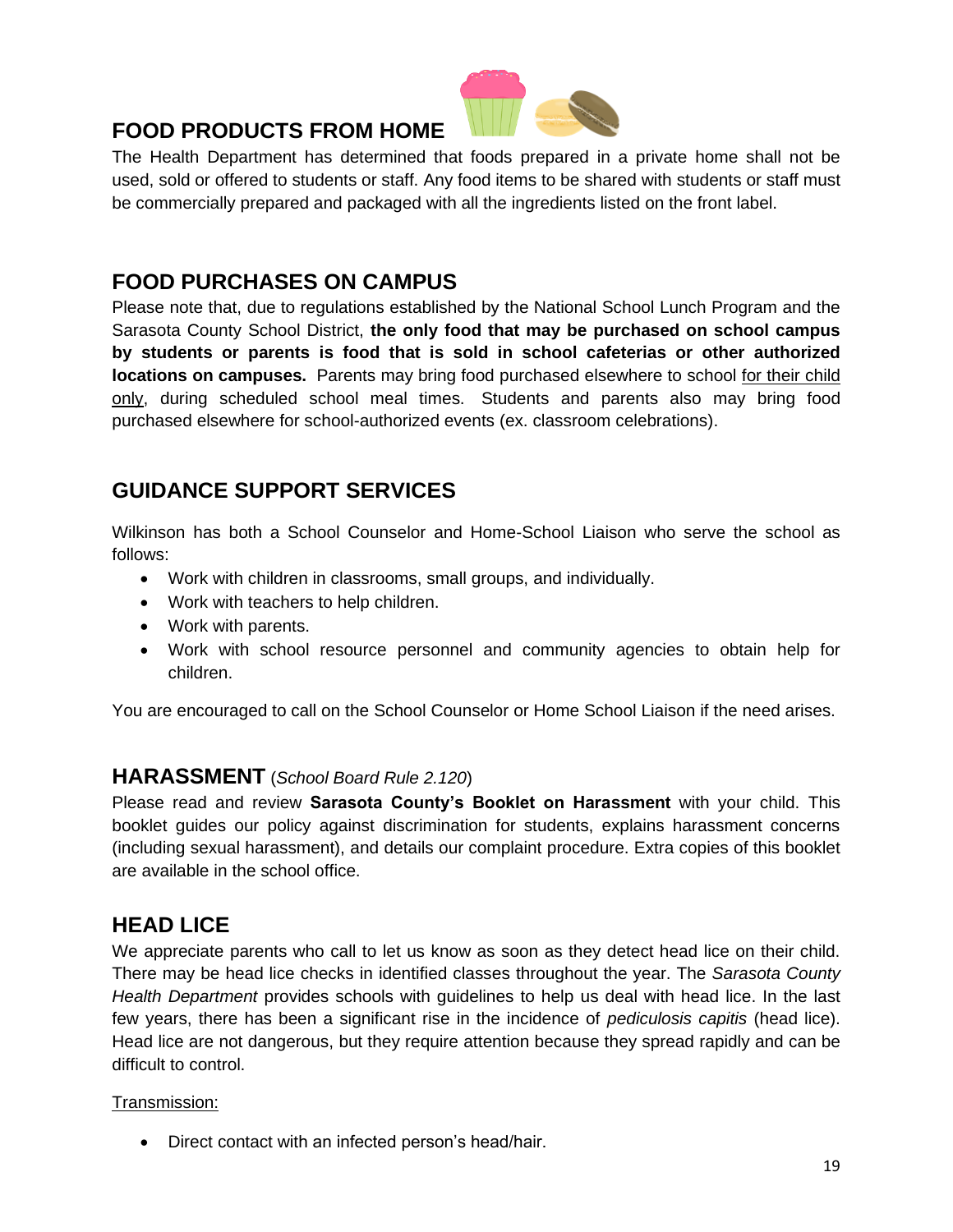- Placing clothing of an infected person in contact with clothing of an uninfected person.
- Indirectly by sharing such items as combs, brushes, hats, caps, scarves, wigs, pillows and bedding.

#### Symptoms:

• Most infected people have no symptoms; a few itch and scratch.

#### Prevention:

- Treat all family members with a medicated shampoo repeat treatment seven days later. Everyone should be treated on the same day each time treatment is given.
- Remove all nits from the hair.
- Wash all bedding and clothing in hot water and clean all upholstery.

School Responsibilities (if head lice are identified):

- If head lice are found, the student's parent/guardian will be contacted to pick up their child for treatment. All siblings of the infected child are screened.
- All classmates are screened. The child may return to school and report to the school health clinic after treatment is completed. The student will be checked to ensure that he/she is free of head lice in order to return to class.
- Absence due to head lice is excused for one day only.

### **HEALTH EMERGENCY INFORMATION**

Updated health/emergency information must be completed during registration or re-registration for every child. It provides the school with important information that is necessary if a child is injured or becomes ill at school. It also authorizes the school to seek emergency treatment for a child if we are unable to reach those listed to call in an emergency. If there is an emergency, it is important that we have accurate phone numbers where we may contact you or the other emergency contacts listed on your child's health room information sheet. It is extremely important that all health concerns are listed and that the information is current**. Please notify the office if there are any changes in this important information. This information is accessed by our clinic for emergencies only and does not reflect the contact list from your child's registration form.**

### **HEALTH SCREENING**

Every year health screenings are conducted for students in specific grades. Vision screening shall be provided, at a minimum, to students in grades kindergarten, first and third, and students entering Florida schools for the first time in grades kindergarten through five.

Hearing screening shall be provided, at a minimum, to students in grades kindergarten and first, and students entering Florida schools for the first time in grades kindergarten through five; and optimally to students in grade three. Growth and development screening shall be provided at a minimum, to students in grades one and three. Parents will receive a copy of the results following these screenings.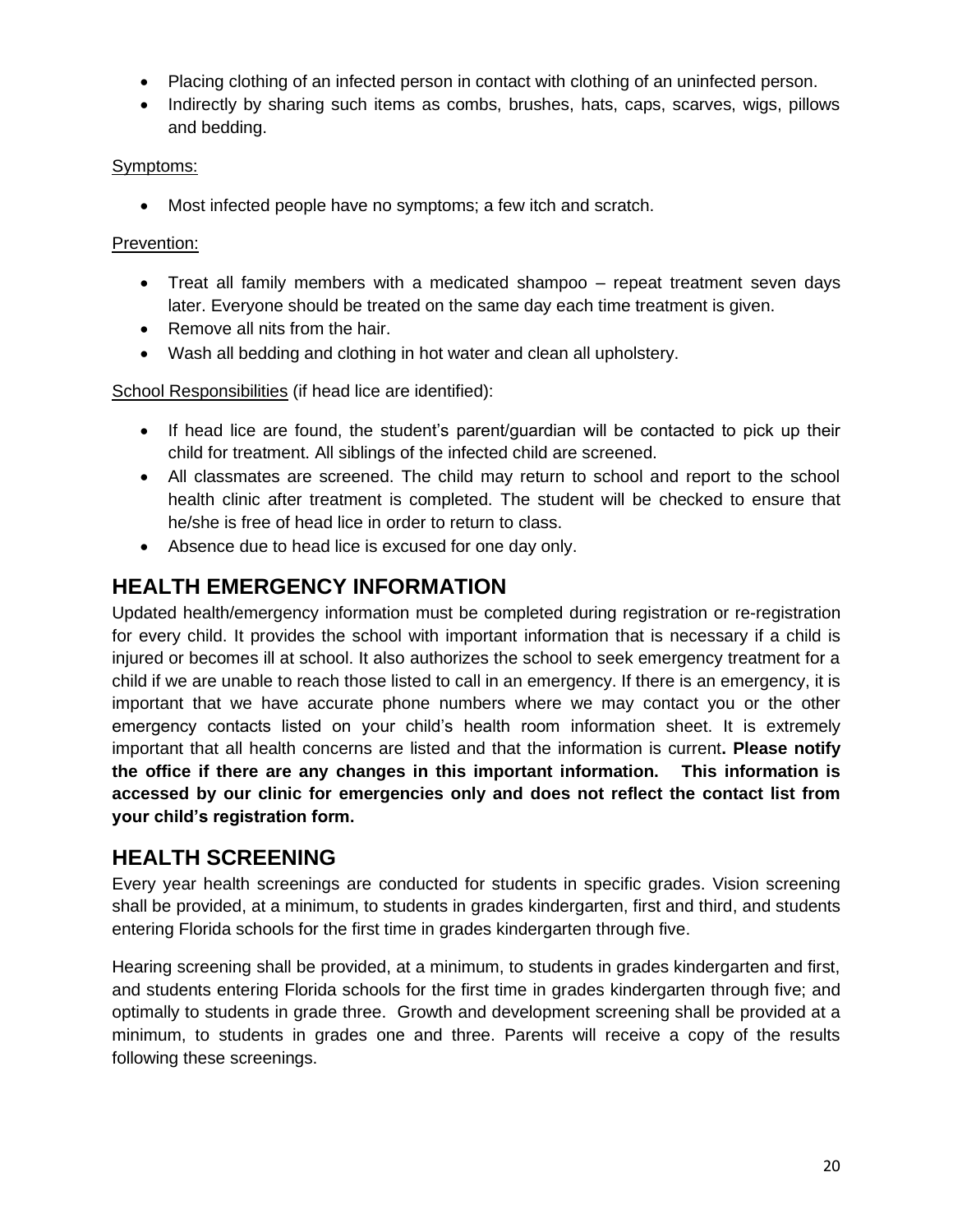### **HOMEWORK**

Worthwhile homework provides reinforcement, enhancement, and/or extension of classroom instruction. To help your child efficiently complete his or her homework, try to schedule a regular place and time to work. Avoid distractions, TV, radio, video games, etc. during this time. Parent/Guardian support in seeing that all homework is completed on a regular basis is requested as students are expected to complete homework assignments and projects on time. Communication folders will be used for parental communication and for students to write their homework assignments in so they are organized and completed in a timely manner. Please review nightly and sign this folder on a daily basis.

The amount of homework will differ depending on a child's grade level; however, all children will have homework on a daily basis Monday through Thursday.

- Kindergarten 15 minutes per night
- Grades 1, 2 and 3 30 minutes per night
- Grades 4 and 5 60 minutes per night

### **HONOR ROLL CRITERIA**

Honor Roll Ceremonies and recognition will continue in the 2021-22 school year.

At the end of each nine-week grading period, we will host a quarterly Honor Roll Ceremony for the students and their families. These programs are held during the school day. Each student that achieves this recognition will receive an invitation prior to the ceremony date. All families and family friends are welcome to share in this special recognition event. All students in grades 2-5 (grade 1 for quarters 2 & 4) are eligible based on the following academic achievements:

#### **HONOR ROLL AWARDS:**

- **PRINCIPAL'S LIST:** All students working **ON LEVEL** and earning a 4.0 (straight A's) during the quarter with no office referrals.
- **HONOR ROLL:** Students earning a 3.0 or higher working **ON or BELOW LEVEL** with no office referrals.
- **BUGS (Bringing Up Grades):** Students are eligible for BUGS starting in the 2nd Quarter when they improve **Reading, Math or Science** by ONE or more letter grades. **BUGS is only available for students not earning honor roll or principal's list.**
- **GET IN GEAR Award:** Students displaying excellent effort and making improvements in academics and/or behavior and not earning honor roll or principal's list are eligible for this recognition.

*\*Special Education Students are eligible for Honor Roll based on progress toward IEP goals.*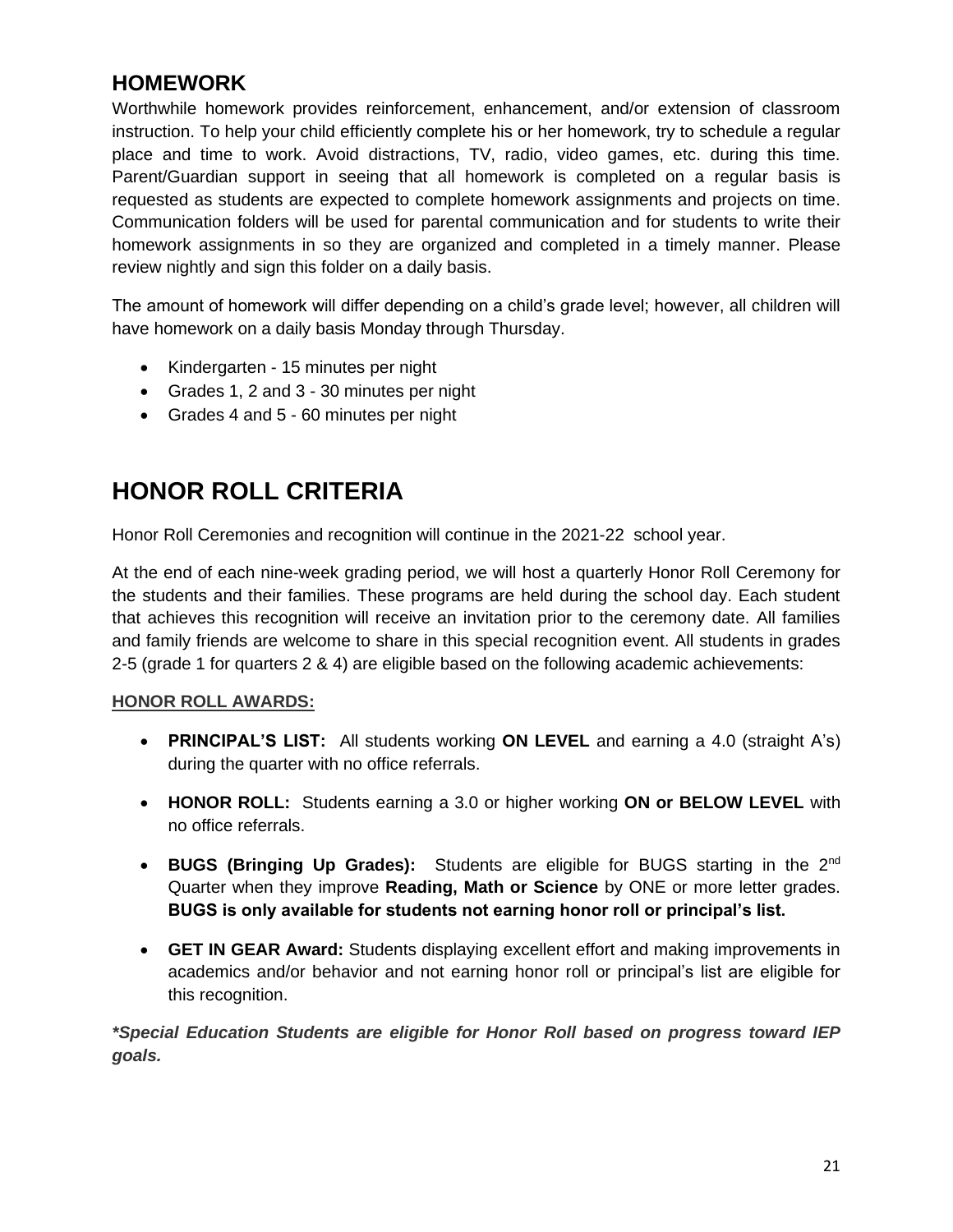### **INSURANCE**

School insurance is available to parents through an independent company. Students have the option of purchasing accident insurance coverage for the school day only, or they may purchase coverage for 24 hours a day, 7 days a week. The cost and coverage descriptions are explained in the insurance company literature, which is available in the front office. The school is not responsible for payment of accidental injuries on campus. It is assumed that all parents/guardians of students have made provisions to meet the financial responsibility of paying medical costs incurred by their child.

Children who do not have health insurance may be eligible for coverage under the Florida KidCare Program through the Florida Department of Health Department, and at the school office. For information on Healthy Kids and KidCare (health care insurance for kids, birth through 18) access http://www.healthykids.org, or call 1-888-540-5437.

### **LOST AND FOUND**

A lost and found area is maintained in the Cafeteria. Names should be written on all clothing, lunch boxes, backpacks, and other items your child brings to school. Unclaimed items are donated to charity two or three times a year.



#### **MEDIA CENTER**

The Media Center is open during the day for students to check out/return books, find and read a book, and use the computers for district resource sites. As a reminder, books on loan from our media center should always be returned on time so that others may enjoy them. Lost and damaged books must be paid for before additional books can be borrowed.

### **MEDIA RELEASES**

Occasionally the school district, newspapers, and television stations interview, photograph, and video our schools, teachers, and students to visually explain our schools' programs and events. Those photographs and video may be used in newspapers, on television stations, and in School Board publications and productions. On the school registration forms, parents/guardians may either give or deny permission for their child to participate in these types of media events. Parents/guardians who later wish to change their decision may do so at any time by submitting their request in writing to the School's Registrar.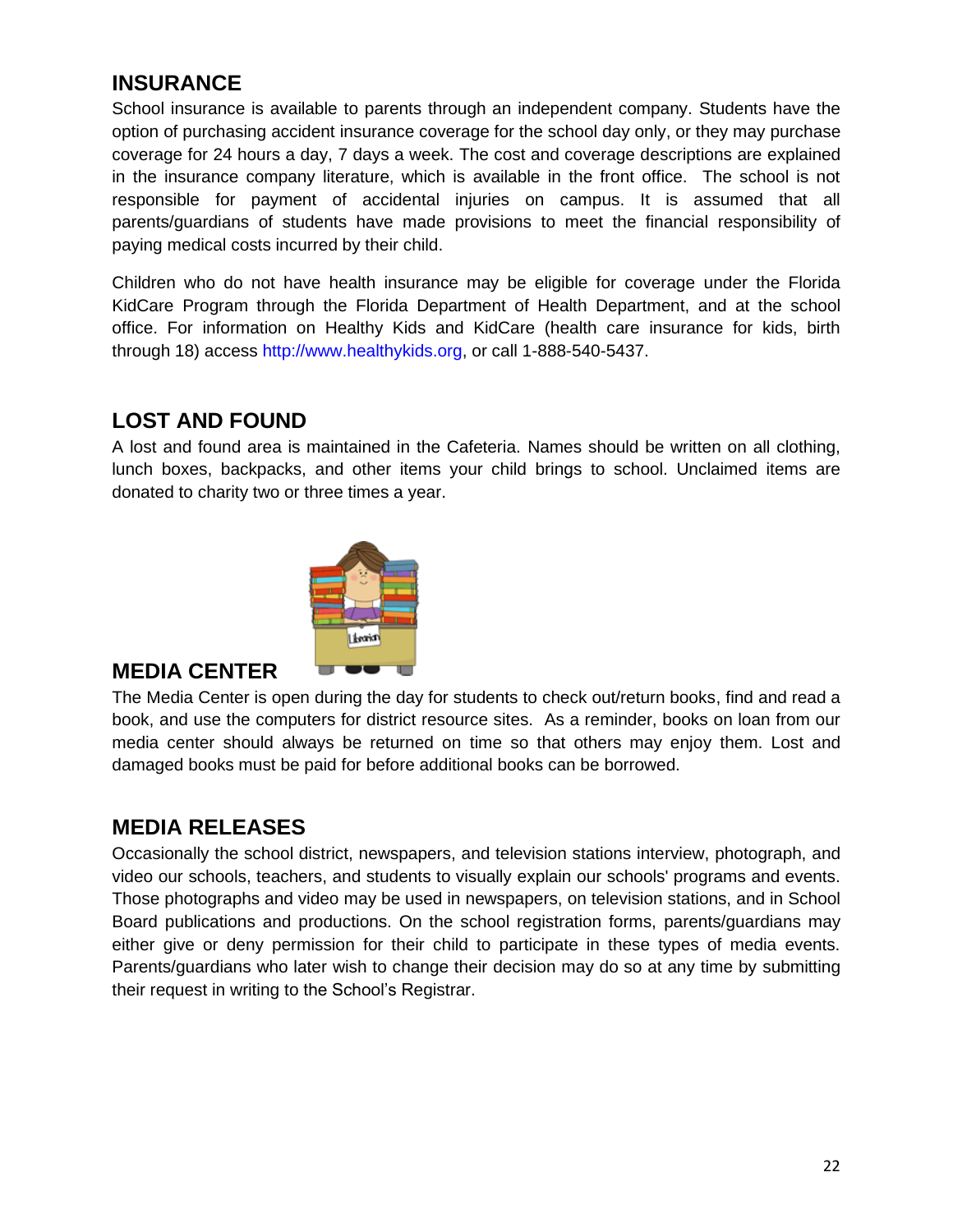### **PARENT PORTAL**



Sarasota County Schools has an online Parent Portal which allows parents speedy access to their student's grades, attendance record, and list of contacts. Parents can also see missing assignments and review their student's academic progress throughout each marking period. The Portal also provides convenient links to teacher names and email addresses and offers options for you to receive automated email notifications regarding your children's absences and missing assignments.

ALL KG-12<sup>th</sup> grade parents will need create an account on the Parent Portal. Please sign up here: **[http://www.sarasotacountyschools.net](http://www.sarasotacountyschools.net/)**

- Click on the Students and Parents Link
- Click on the Students and Parent Portal in the "Popular Items" column
- Click on the underlined link: **New User Registration**
	- o You must read and accept the *user terms and conditions*; click on the box "I Accept" if you would like to continue with registration to the portal
	- o On the *New User Registration* page Click NO for "Are you a student?" and continue filling in the registration form
	- o **As you add your students at the bottom, the Student ID number is their "N" number. If you do not have that information please ask your child or contact your child's teacher via email or agenda book.**



### **PARKING ON CAMPUS**

The designated teacher/staff parking is located across from the bus loop and car rider pick up loop. These parking areas are for teachers and staff only between 7:15 A.M. and 3:15 P.M. We are committed to helping you drop off and pick up your children in a safe and orderly manner. Your children's safety is our primary concern. We are asking for your patience and cooperation in maintaining a safe environment for all children.

**VISITOR PARKING LOT** The parking lot in front of the Administration Building is the parent/visitor parking lot. Parents are expected to drop off/pick up their children in the Car Rider area.

### **PERSONAL PIN NUMBER**

All students have a personal identification number (PIN) to be entered into the computer for quick identification. The PIN number will be used in the cafeteria and media center. Please help your child memorize their PIN number as quickly as possible so they are confident in entering their numbers in the computer for lunch and checking out books.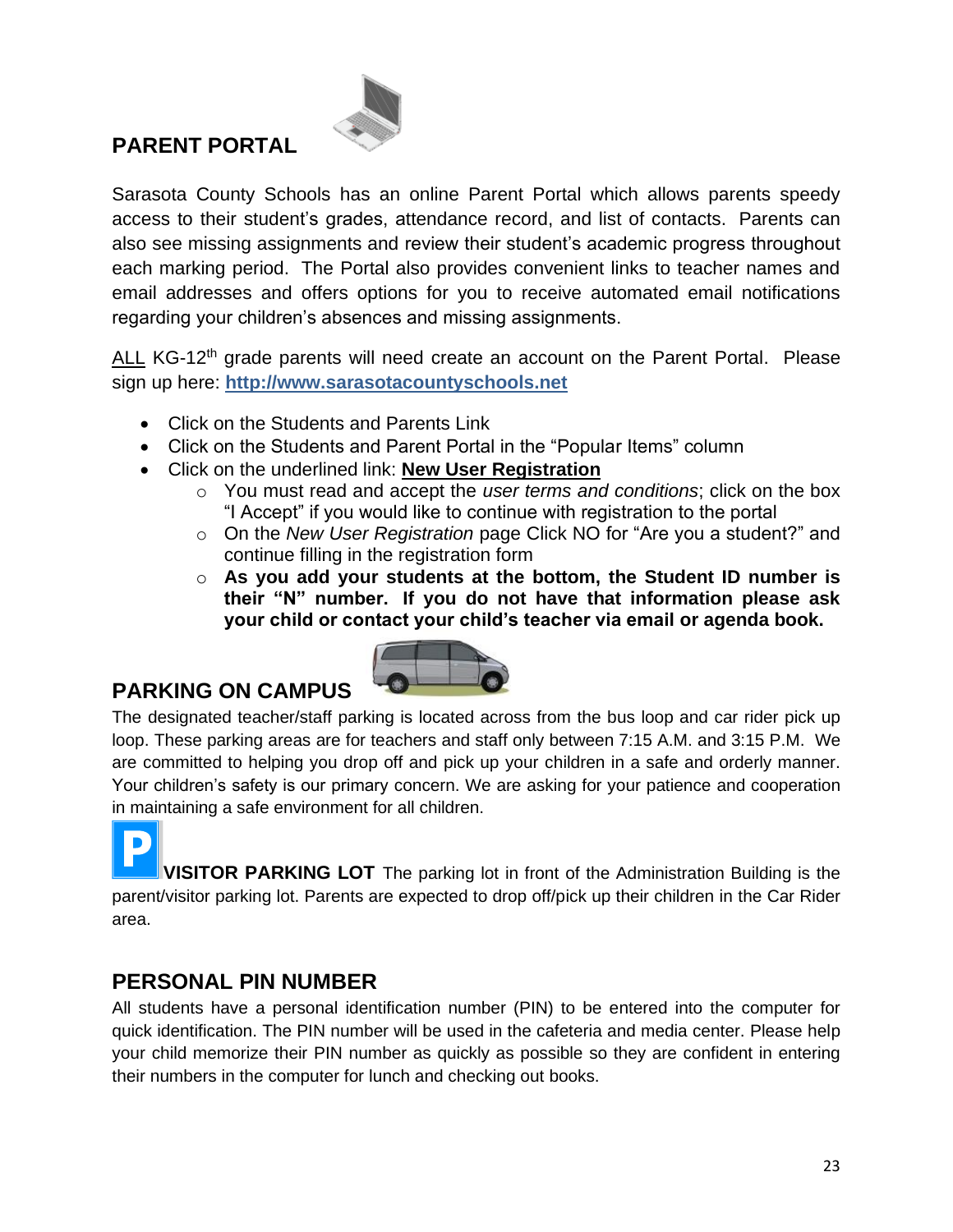

### **PHYSICAL EDUCATION**

Physical education is an important part of our school curriculum. Students are required to have 150 minutes of Physical Education each week and all students are expected to participate in physical education classes unless there is a specific reason for exclusion. In such cases, a note from a parent is required. For prolonged excuses, a statement from the doctor should state the reason and the period of inactivity.

### **POSITIVE BEHAVIOR SUPPORT (PBS)**

#### *What is PBS at Wilkinson?*

Wilkinson Elementary Staff want each and every student to be successful in their learning. A positive, proactive approach to behavior management is shown to be the most effective. Behavior management should be educative and supportive. Classroom and schoolwide structure should be in place to prevent problem behavior. Effort should be made to accentuate the positive. When necessary and after implementing proactive classroom strategies and providing classroom consequences along the continuum, intervention plans will be developed with the school-wide support team based upon the unique needs of students.

#### *Overall Goals for Wilkinson PBS*

- Increase use of positive behavior support strategies in classrooms and school-wide
- Decrease incidences of physical aggression and classroom disruption
- Decrease out-of-school suspensions

#### *Expectations of our School Community:*

#### Students:

#### *School-wide PBS Expectations:*

- **S** afe Actions
- **T** ake Responsibility
- **E** ager to Learn
- **A** ctive Participation
- **M** indful of Others

Staff:

- Model school rules
- Be on time
- Follow district and school policies/procedures
- Show professional courtesy and respect for others in the school community
- Promote a safe and orderly school environment
- Monitor, correct and compliment student behavior consistently

#### Parents, Volunteers and Visitors:

• Sign in at the main office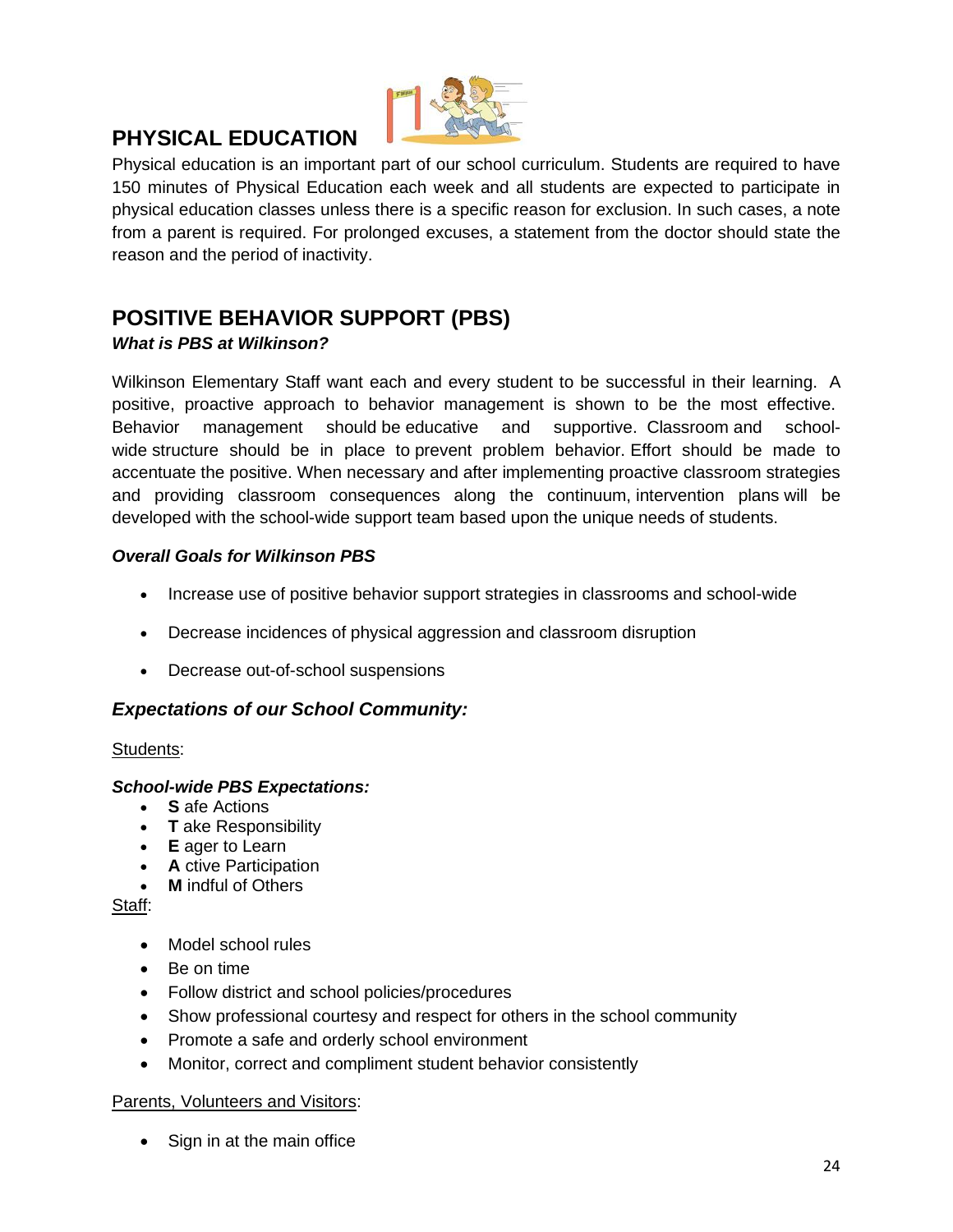- Wear appropriate identification tag
- Model school rules
- Show courtesy and respect for others in the school community
- Promote a safe and orderly environment
- Follow all school procedures as specified in school handbook

### **RELIGIOUS BELIEFS**

It is the parents' responsibility to inform the teacher that they desire their child's religious beliefs be respected in the classroom. The teacher will notify the parent of any planned class activity that may be questionable. The parent can opt to have their child work on an independent project in the Media Center or another location designated by the teacher.

### **REPORT CARDS**

Report Cards are issued digitally every nine (9) weeks. A student must be in attendance at least 20 days within a grading period in order to receive grades.

- 1. Report cards are generally available within 2 weeks after the end of the grading period. The grading periods are scheduled as follows:
- End of 1st grading period: Corober 12, 2021 • End of 2nd grading period: December 22, 2021
- 
- End of 3rd grading period: March 11, 2022
- End of 4th grading period: May 27, 2022
- 2. Students in grades 2-5 are evaluated using letter grades. Grades are interpreted on the report card. Should you have questions about your child's grades or performance, please contact his/her teacher to arrange a conference. While different criteria for evaluation and assessment are used for different subject areas, the following grading scale is in place. These percentage equivalents are used when assessing progress in the basic subject areas for Sarasota County students.

#### **Academic Grades 1-5:**

- $A =$  Outstanding Progress  $90-100\%$
- B = Above Average Progress 80-89%
- $C =$  Average Progress  $70-79\%$
- D = Lowest Acceptable Progress 60-69%
- $F =$  Failing 0-59%
- $-$  = Not Evaluated



**Performance Grades K and Grade 1 (In Grade 1, Quarters 2 & 4 will also have academic grades):**

**4 = Exceeds Standard**: The student independently and consistently exceeds grade level concepts and skills with high quality work reflecting higher thinking skills.

**3 = Meets Standard**: The student demonstrates proficiency of grade level concepts and skills with accuracy, quality, and independence.

**2 = Progressing Toward Standard**: The student demonstrates progress toward grade level concepts and skills, given support and assistance.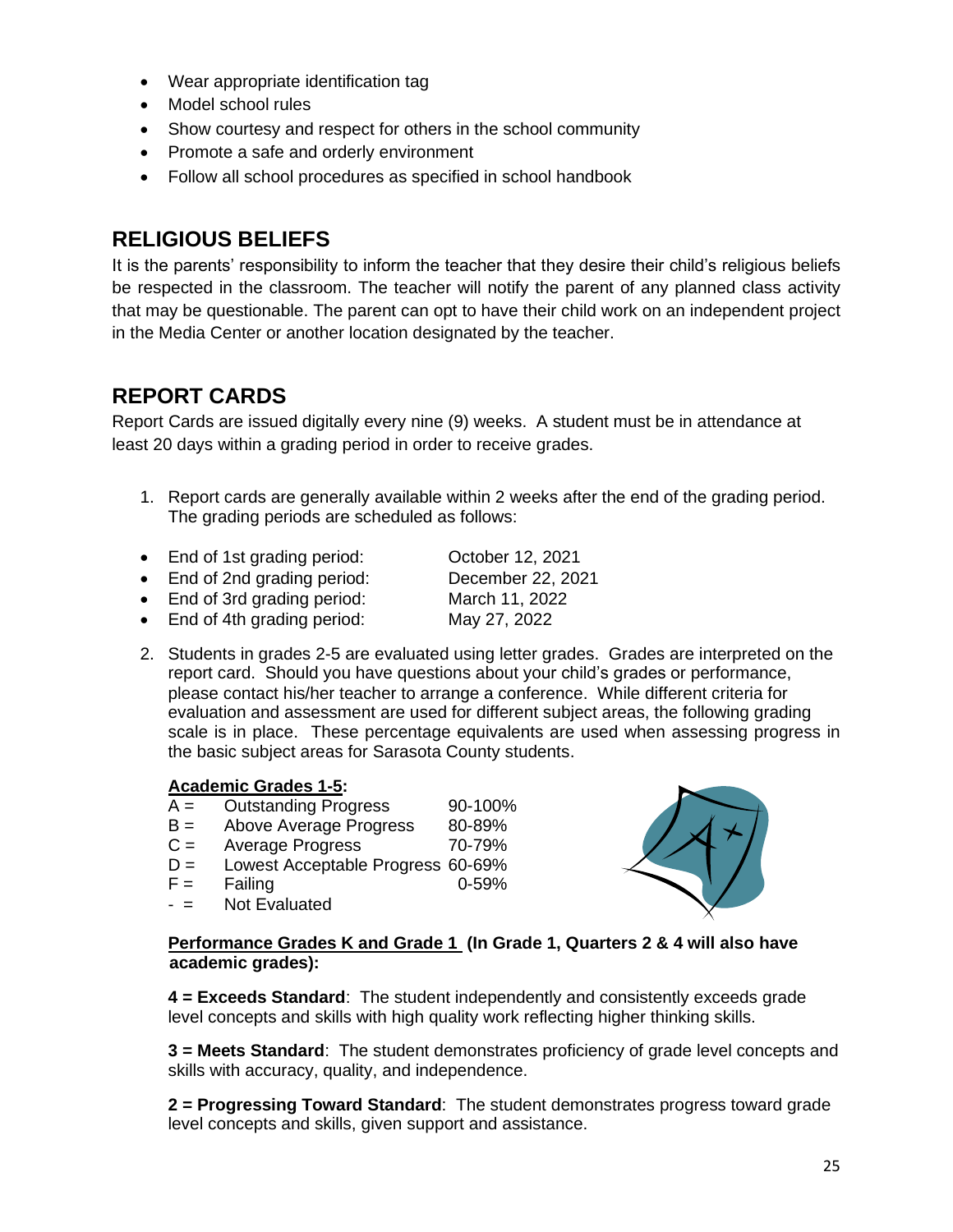**1 = Beginning Demonstration of Standard**: The student demonstrates a beginning understanding of grade level concepts and skills, given support and assistance.

**0 = Does not meet Standard**: The student does not yet meet this grade level standard. **N/A = Not Assessed at this time.**

3. Parents may monitor/access grades via the **Parent Portal** on the School Board website. [www.SarasotaCountySchools.net](http://www.sarasotacountyschools.net/) 

#### **SAFETY ON CAMPUS**

Child supervision on campus begins at 7:45 A.M. and ends at 3:30 P.M. With the exception of school-sponsored programs, any child on school grounds before 7:30 A.M. or after dismissal of the regular school session is there at his/her own risk. Note that Before and After Care are available for a fee. Students must be signed into Before Care or registered at After Care by the parent.

There is no additional supervision, and we cannot be responsible for the safety of your child.

The school campus and playground equipment are closed after school hours.

### **SCHOOL HOURS**



The school hours are **8:15 A.M. - 3:10 P.M**. ALL students must be in their classrooms ready to learn by 8:15 AM. No student should be dropped off on campus before 7:45 unless they are attending Before Care. All gates will remain locked during school hours.

### **SCHOOL PICTURES**

School pictures are taken two times during the year for your convenience as well as for file purposes. Individual student and class pictures are taken in the fall. There is no obligation to purchase any of the pictures; however, all pictures must be returned to the school if not purchased.

#### **SPIRIT DAY**

**Friday is Spirit Day**, students are encouraged to wear green, the School Spirit Shirt or a Wildcat Run T- shirt to show their school pride.

#### **STUDENT SUPPORT SERVICES**

Student Support Services encompasses Exceptional Student Education (ESE) and Student Services. Student Services include School Counselors, Home School Liaisons, Psychologists, Social Workers and Nurses who work daily throughout the system to facilitate and support educational programs for all our students in Sarasota County.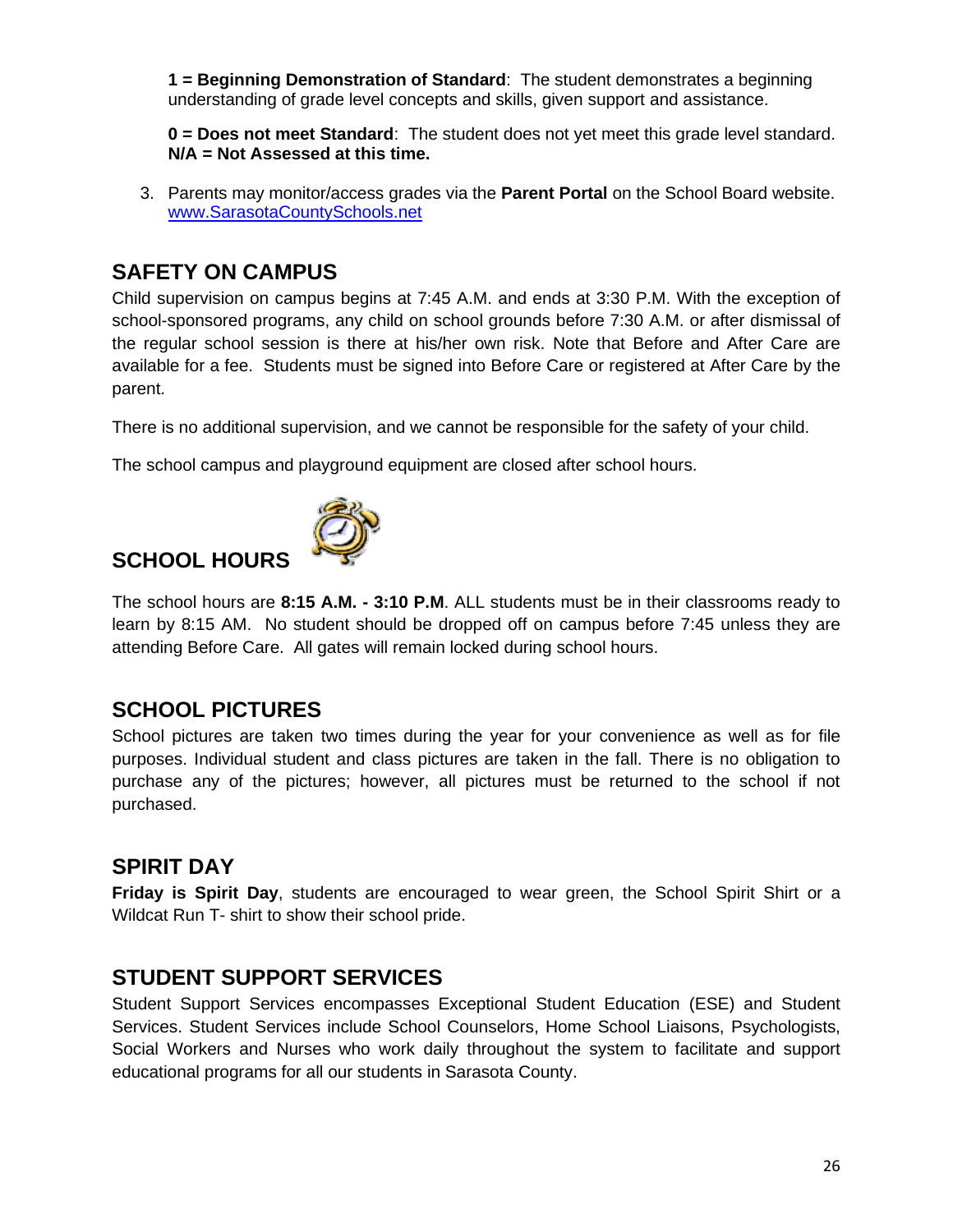### **TECHNOLOGY AND INTERNET USAGE**

Students have the right to access electronic information resources. Students have a responsibility to be mindful of the acceptable and unacceptable use of computer and electronic information services as defined below:

Acceptable: Acceptable use of computers and computer electronic services are activities, which support learning and teaching in Sarasota County.

Unacceptable: Unacceptable uses of computers and computer electronic services include:

- Using network access to destroy information that belongs to others.
- Using profanity, obscenity, or other language that may be offensive to another user.
- Copy personal communication to others without the original author's permission.
- Copying software or other copyright-protected materials in violation of copyright laws.
- Using the network for any illegal activity, private business purposes, or accessing inappropriate Internet sites.
- Spreading computer viruses deliberately or importing files from unknown sources.
- Use of any computer or program in any manner other than which it was intended.

# Continue to next page for

# Wilkinson's Uniform Policy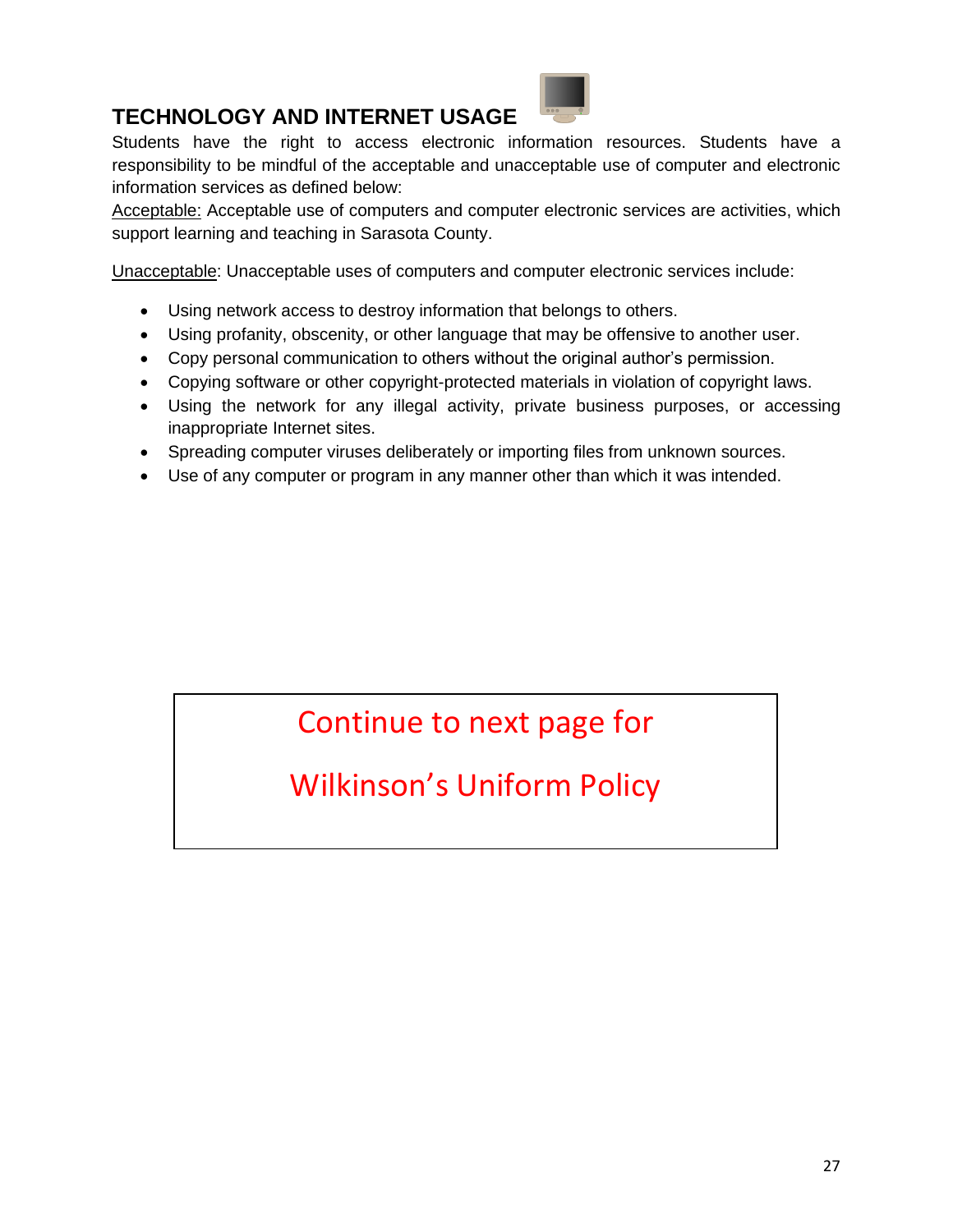| <b>Wilkinson Elementary</b>                          |                                                                                                                                                                                                                                                                                      |                                                                                                                               |  |  |
|------------------------------------------------------|--------------------------------------------------------------------------------------------------------------------------------------------------------------------------------------------------------------------------------------------------------------------------------------|-------------------------------------------------------------------------------------------------------------------------------|--|--|
| <b>Student Uniform Policy</b>                        |                                                                                                                                                                                                                                                                                      |                                                                                                                               |  |  |
|                                                      | <b>NIPING</b><br><b>Wilkinson Elementary</b>                                                                                                                                                                                                                                         | Logoed shirts will be<br>available for purchase in<br>the front office beginning<br><b>August 3, 2021 for</b><br>\$7.00 each. |  |  |
| <b>Mandatory</b>                                     | For ALL Students PK - 5                                                                                                                                                                                                                                                              |                                                                                                                               |  |  |
| Shirts                                               | Short or long-sleeved collared polo type shirts with logo.<br>Shirt Colors: Kelly Green, Red, Navy Blue, Gold<br><b>THE T</b>                                                                                                                                                        |                                                                                                                               |  |  |
| Shorts, Pants, Capris,<br>Skirts, Skorts,<br>Jumpers | Bottoms must be to mid-thigh with an inseam of 6 inches or more.<br>Solid Bottom Colors: Khaki, Navy Blue, Black                                                                                                                                                                     |                                                                                                                               |  |  |
| <b>Shoes</b>                                         | Closed toed/Fully enclosed shoes required. No Flip Flops/Sandals/Crocs<br>allowed                                                                                                                                                                                                    |                                                                                                                               |  |  |
| <b>Socks</b>                                         | Required-solid uniform colors "preferred"                                                                                                                                                                                                                                            |                                                                                                                               |  |  |
| <b>Cold Weather Clothes</b>                          | No restrictions on coats if they are removed in class.<br>Sweaters, sweatshirts & layered items worn in class must be Wilkinson Logo<br>or in a solid uniform color                                                                                                                  |                                                                                                                               |  |  |
| <b>School Spirit Days</b>                            | "Last Day of the Week" - school Spirit shirts (any WES shirt) and uniform<br>pants, jeans (no ripped jeans), shorts, capris, skirts, skorts or jumpers<br>allowed                                                                                                                    |                                                                                                                               |  |  |
| <b>Free Days</b>                                     | To be announced and approved by administration                                                                                                                                                                                                                                       |                                                                                                                               |  |  |
| <b>Picture Days</b>                                  | For Class Picture Days: Full uniform required<br>Individual Picture Days: Students may dress out of uniform but in full<br>compliance with dress code expectations                                                                                                                   |                                                                                                                               |  |  |
| <b>Field Trips</b>                                   | Full uniform required on all field trips                                                                                                                                                                                                                                             |                                                                                                                               |  |  |
| <b>Enforcement</b>                                   | * Random incentives to be distributed to encourage regular compliance*                                                                                                                                                                                                               |                                                                                                                               |  |  |
|                                                      | Students who are not in uniform will be sent to the clinic. A courtesy<br>telephone call will be made to the parent to bring a uniform to school. If that<br>is not possible, the student will change into a uniform provided by the school<br>and change out at the end of the day. |                                                                                                                               |  |  |
| <b>New Students</b>                                  | Are to obtain and be in uniform apparel as soon as possible                                                                                                                                                                                                                          |                                                                                                                               |  |  |
|                                                      | Must wear designated uniform colors during this time                                                                                                                                                                                                                                 |                                                                                                                               |  |  |
| <b>Trade-Ins/Exchange</b>                            | Uniform trade-ins/Exchanges to occur at specified times during the year<br>No ripped, tattered or stained clothing accepted.                                                                                                                                                         |                                                                                                                               |  |  |
| Scholarships                                         | Assistance provided - Applications available in the main office<br>* Verification of eligibility will be required*                                                                                                                                                                   |                                                                                                                               |  |  |